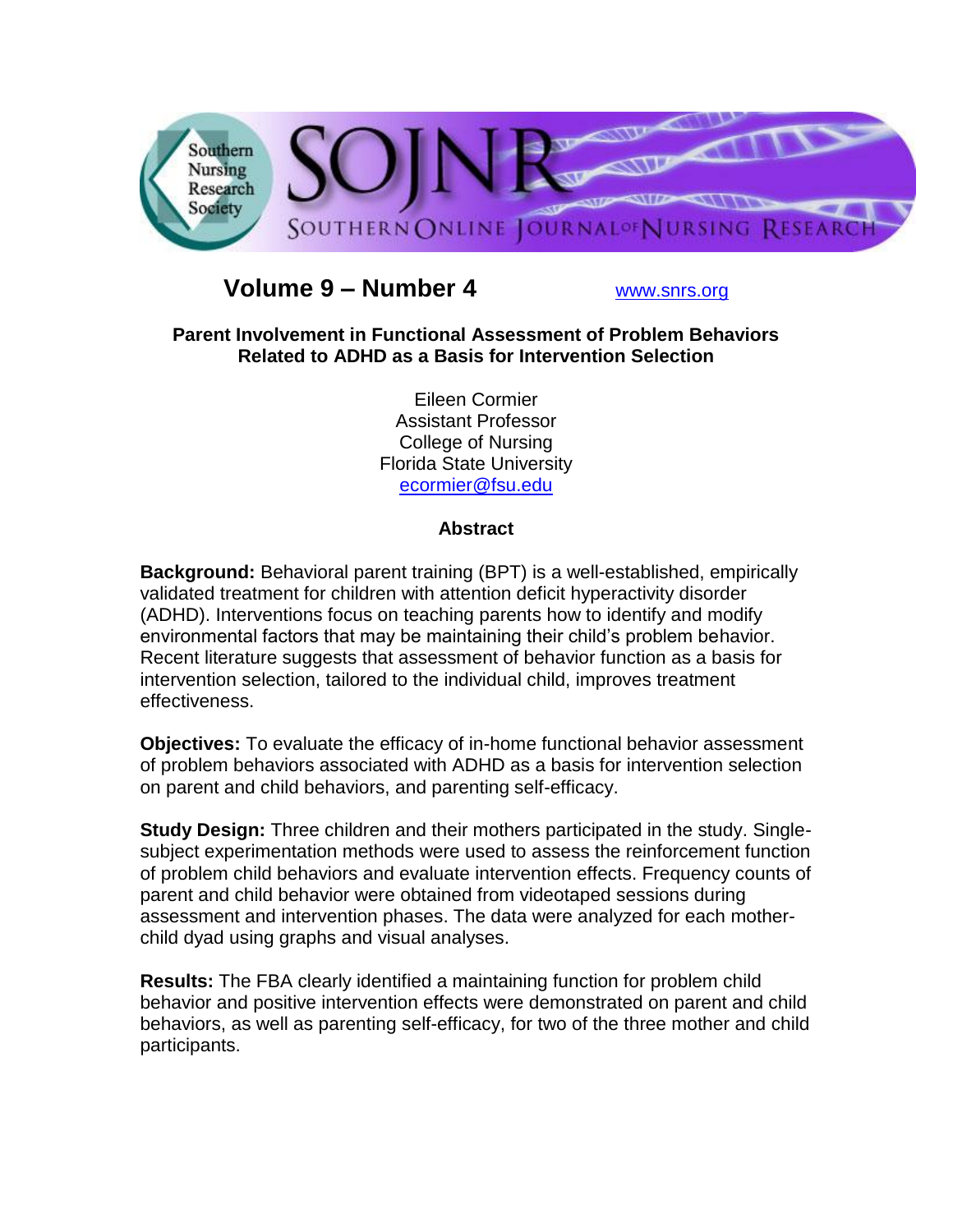**Conclusion:** Parent involvement in home-based functional behavior assessment and intervention design was effective and valued by two participating families. The findings support and extend previous research and have clinical implications for mental health nurses who plan and implement interventions for families of children with ADHD.

# **Introduction**

Attention deficit hyperactivity disorder (ADHD) is a prevalent, chronic, pervasive childhood disorder characterized by developmentally inappropriate levels of activity, frustration tolerance, impulse control, organizational skills, attention span, concentration, and distractibility.**[1](http://snrs.org/publications/SOJNR_articles2/n)** In addition to the core symptoms of ADHD, a significant proportion of children with ADHD display secondary or comorbid behavior difficulties that adversely affect interpersonal relationships with family and peers, as well as academic achievement.**[2](http://snrs.org/publications/SOJNR_articles2/n)** ADHD is also highly comorbid with the other disruptive behavior disorders, oppositional defiant disorder (ODD) and conduct disorder (CD), both of which are predictive of persisting, serious problems in adolescence and adulthood.**[3-6](http://snrs.org/publications/SOJNR_articles2/n)** Parents of children with ADHD report higher levels of stress in their role as parents and a diminished sense of parenting competence.**[7](http://snrs.org/publications/SOJNR_articles2/n)**

# **Theoretical Framework and Key Concepts**

Defining Self-Efficacy and Its Theoretical Origins

Self-efficacy, a key component of Bandura's social-cognitive theory, refers to a person's sense of mastery in performing specific tasks required to attain desired outcomes.**[8](http://snrs.org/publications/SOJNR_articles2/n)** According to self-efficacy theory, a person's beliefs in their capabilities affect their problem-solving facility and how much stress and frustration they experience in demanding situations, as well as their motivation to persevere in the face of adversity. Over the past 20 years, a number of researchers have examined self-efficacy beliefs in the context of parenting and how they affect disciplinary style, satisfaction with the parenting role, and child treatment outcomes.**[9-11](http://snrs.org/publications/SOJNR_articles2/n)** Parenting self-efficacy beliefs refer to a parent's expectations of the degree to which he or she is able to perform competently and effectively as a parent. Low parenting self-efficacy has been shown to correlate strongly with ineffective and coercive discipline practices, high levels of parental stress and depression, and poor child treatment outcomes, in particular, among parents of children with ADHD and co-morbid behavior disorders.**[12-15](http://snrs.org/publications/SOJNR_articles2/n)**

# Self-Efficacy and Parent Training

Parent training approaches to child management, based on behavioral social learning theory, are designed to teach parents how to identify and modify those aspects of the child's social environmental that contribute to, maintain and exacerbate problem behavior.**[16,17](http://snrs.org/publications/SOJNR_articles2/n)** Most behavioral parent training (BPT)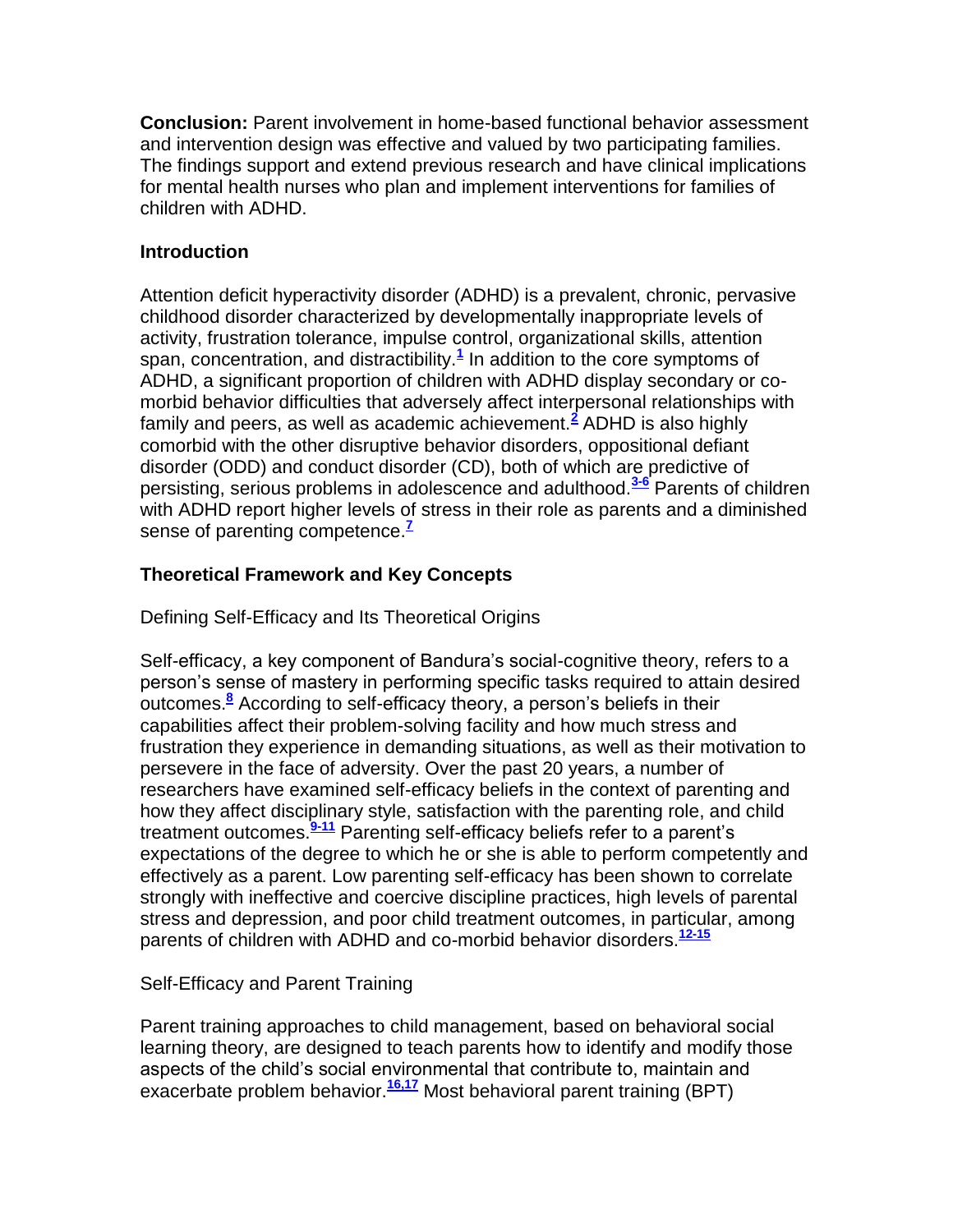programs do not specifically address parents' cognitions about their ADHD children and parenting. However, while literature demonstrates low parenting sense of competence predicts poor treatment outcome, BPT has also been found to enhance the self-efficacy beliefs for parents of children with ADHD.**[18-20](http://snrs.org/publications/SOJNR_articles2/n)** In view of the empirical and theoretical support for the critical role of parenting selfefficacy beliefs, further research is clearly needed to address BPT components that are most likely to enhance self-efficacy in the parental domain when parents experience a lack of personal self-efficacy as related to their parental role.

According to the tenets of self-efficacy theory, as outlined by Bandura,**[21](http://snrs.org/publications/SOJNR_articles2/n)** positive self-efficacy beliefs develop through experiences in performing task behaviors successfully, observing others succeed through sustained effort, and building self-confidence in the capacity to succeed. BPT formats that actively involve parents in the therapeutic process and structure opportunities for success in parent-child interactions following skills instruction have been shown to enhance parenting self-efficacy beliefs and child treatment outcomes.**[18,22](http://snrs.org/publications/SOJNR_articles2/n)** Hence, existing BPT literature emphasizes partnership with parents in assessment and intervention design, and training components that include modeling, role-play and practicing of skills, and supportive feedback, with the goal of increasing parenting competencies and perceptions.

# **Behavioral Treatment of ADHD**

#### Parent Training Interventions

The current treatment approach for ADHD, based on a large evidence base and reflected in clinical practice guidelines, is that a combination of stimulant medication and behavioral intervention is the optimal treatment package for ADHD.**[23-29](http://snrs.org/publications/SOJNR_articles2/n)** Empirically validated behavioral treatments for ADHD include parent training and classroom interventions with the common goal of modifying environmental factors that may be maintaining problem child behavior. Behavioral parent training (BPT) has a long established history as a costeffective treatment for teaching parents how to identify and manipulate the antecedents and consequences of child behavior, target problematic behavior, reward desirable behavior through praise, positive attention and tangible rewards, and decreased undesirable behavior through planned ignoring, time out, and other nonphysical discipline techniques. Current BPT formats typically involve 8 to 12 group or individual sessions with a therapist, utilize treatment manuals, and emphasize a collaborative approach that includes active parental involvement.**[16,30,31](http://snrs.org/publications/SOJNR_articles2/n)** Overall, BPT studies consistently report improvements for children with ADHD, in several important areas, most notably parent ratings of child behavior, observed negative parent-child behaviors, and parents' perceptions of stress and competence in their parenting role.**[18,30](http://snrs.org/publications/SOJNR_articles2/n)**

Despite the substantial, convincing evidence base supporting the efficacy of BPT for ADHD, not all families of children with ADHD benefit equally from BPT, and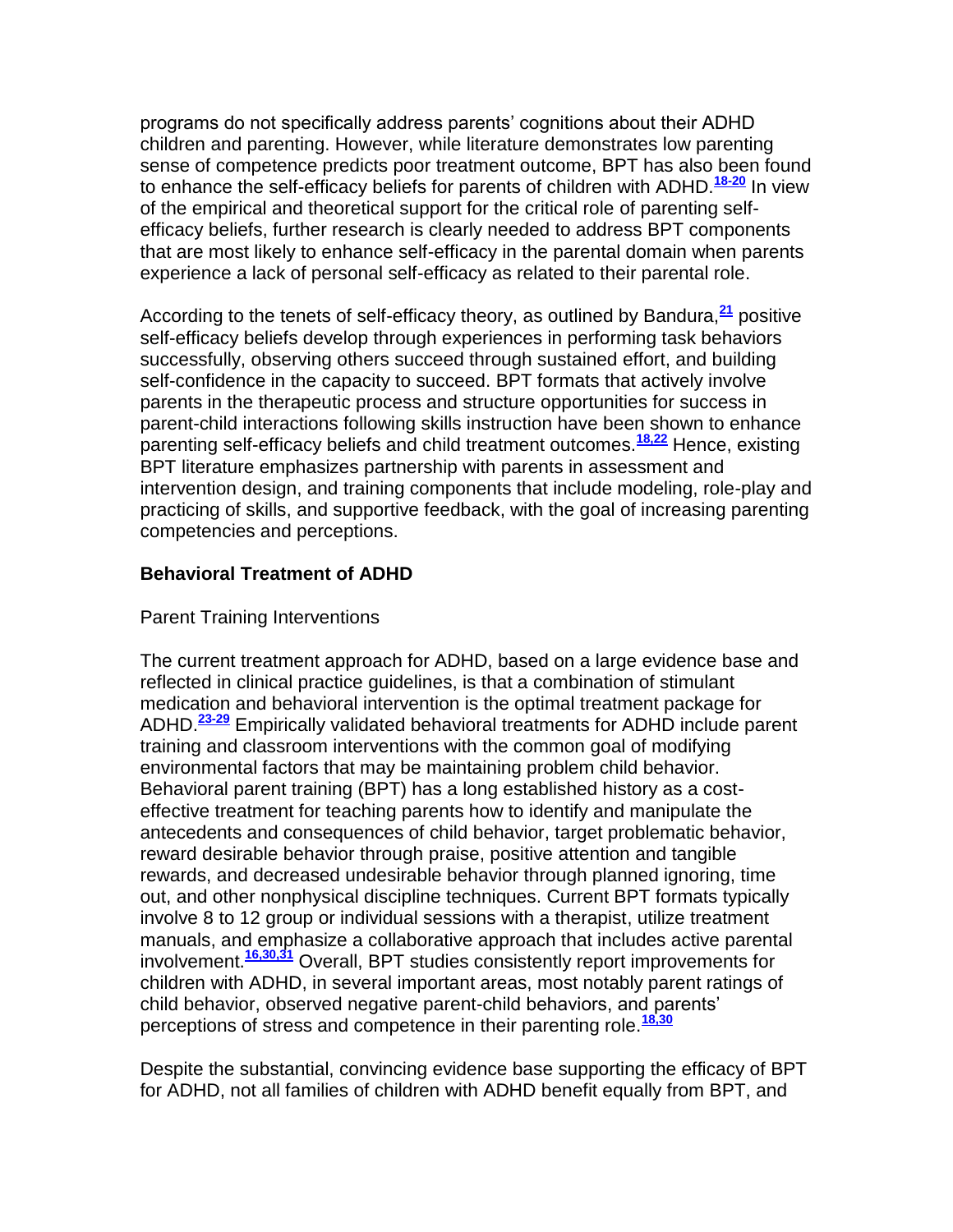there is a great deal of variability in effectiveness for individual children.**[18](http://snrs.org/publications/SOJNR_articles2/n)** While group-based BPT may be more cost-effective and provide opportunities for social support from other group members, findings of meta-analytic reviews of BPT studies suggest that individualizing BPT design to match parent/child characteristics increases positive outcomes with socially disadvantaged families (e.g., low income, less educated, single parent), mothers with depressive symptoms, and families of children with more severe behavior problems. **[22,32](http://snrs.org/publications/SOJNR_articles2/n)** Most published BPT research to date has been limited to between-group designs, which fail to address individual differences in ADHD symptoms and comorbid behavior problems, as well as individual responses to BPT interventions.**[31,33](http://snrs.org/publications/SOJNR_articles2/n)**

#### Functional Behavior Assessment

Over the past two decades, researchers have pursued an assessment methodology called functional behavioral assessment (FBA) that identifies the reinforcement function of problem behavior as a basis for prescribing interventions tailored to the individual child.**[34,35](http://snrs.org/publications/SOJNR_articles2/n)** Specifically, FBA procedures identify the conditions that are associated with the occurrence of problem behavior (antecedents) and the events that result from occurrences of the behavior (consequences) that reinforce it.**[36](http://snrs.org/publications/SOJNR_articles2/n)** Identifying the maintaining antecedent and consequences conditions for problem behavior allows for the development of interventions that discontinue reinforcement of the behavior and teach the child alternative responses that serve the same or similar functions. A substantial experimental literature exists supporting the efficacy of FBA for designing effective intervention programs for individuals with developmental disabilities in clinical settings.**[37,38](http://snrs.org/publications/SOJNR_articles2/n)** Although, comparatively less, there is growing empirical support for the efficacy of FBA with typically developing children that includes children with ADHD and comorbid behavior disorders. <sup>3</sup>

Parent Involvement in Behavior Assessment and Intervention

To date, most FBA research targeting typically developing children, including children with ADHD-related behavior problems, has been confined to clinical or school settings, largely related to the high degree of control afforded by these environments.**[44](http://snrs.org/publications/SOJNR_articles2/n)** Further, research on FBA and interventions has relied primarily on the use of trained clinicians as therapists, with family involvement favored but restricted to the initial phases of problem identification.**[45](http://snrs.org/publications/SOJNR_articles2/n)** Although most BPT protocols teach parents how to identify and modify environmental events associated with problem behavior, this research has primarily focused on skills acquisition, not intervention design that is linked to the results of FBA. A study conducted by McNeil, Watson, Henington, and Meeks**[46](http://snrs.org/publications/SOJNR_articles2/n)** involved parents in both FBA and BPT intervention design with positive treatment effects but was clinicbased, limited to children with disabilities, lacked methodological clarity, and did not evaluate generalization to the home setting.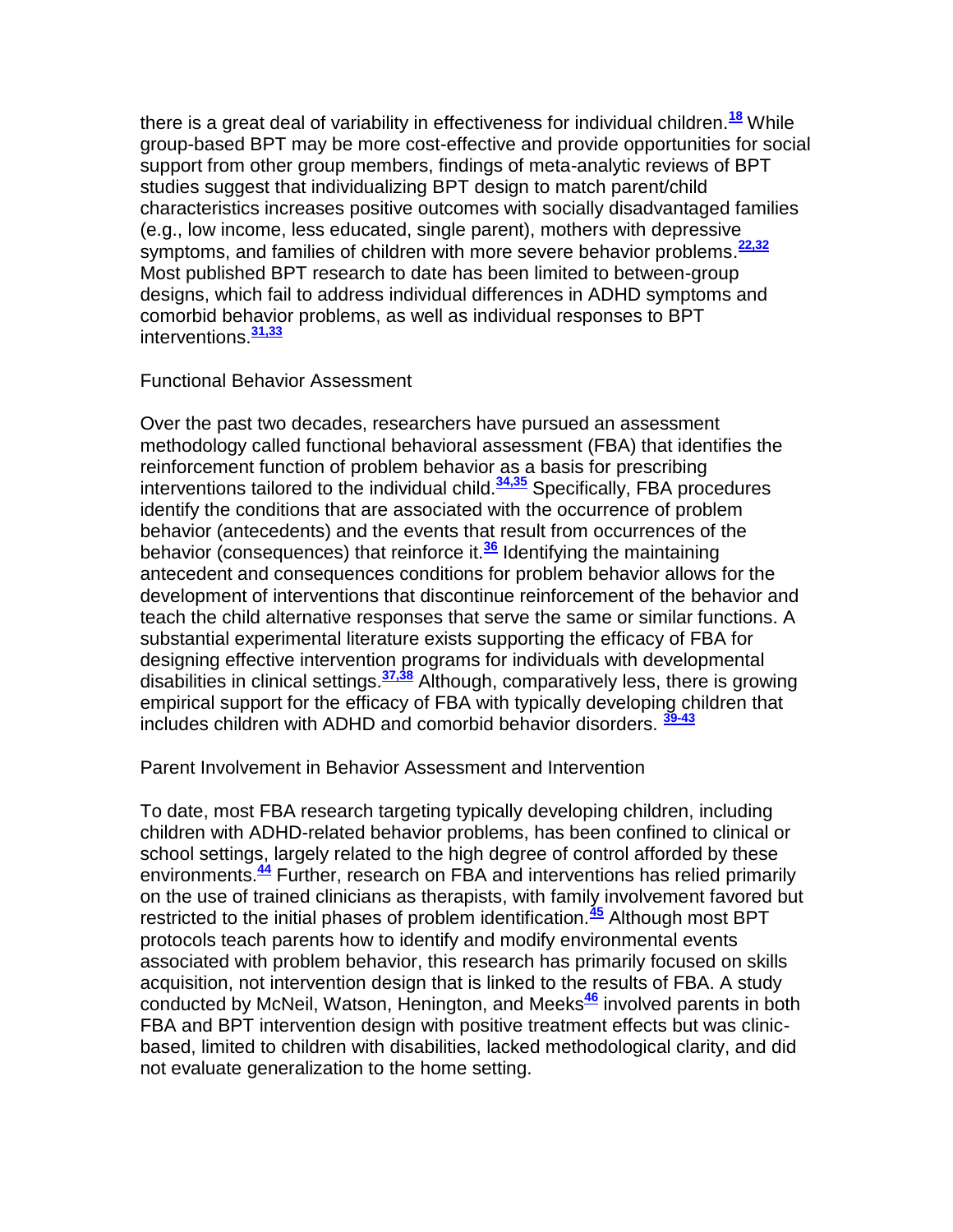Current literature emphasizes partnership with parents in FBA and BPT protocols, as well individualized intervention plans, yet applications of FBA to home settings with parents involved in linking assessment information to intervention design are lacking. Such collaboration between parents and clinicians may enhance the effectiveness and efficiency of BPT for families of children with ADHD who are more likely to benefit from individualized treatment. This study addresses knowledge gaps pertaining to parent involvement in FBA and intervention design for ADHD-related problem behavior. The purpose of the study was to evaluate the efficacy of in-home FBA of problem behaviors associated with ADHD as a basis for intervention selection on parent and child behaviors, and parenting self-efficacy.

## **Methods**

#### **Participants**

The research protocol was approved the university's Institutional Review Board. Mothers of three children with ADHD were recruited through a child psychiatrist in a community-based practice. Parental informed consent and child assent were obtained for each family. Mothers were a) primary caregivers who had resided with the child on a continual basis for 12 months or longer b) able to read at the 9th grade level, and c) not experiencing any sensory or intellectual deficit, or acute psychiatric disorder. Child participants were a) between 7 and 8 years of age, b) diagnosed with ADHD according to *Diagnostic and Statistical Manual of*  Mental Disorders (DSM-IV-TR) criteria[,](http://snrs.org/publications/SOJNR_articles2/n)<sup>1</sup> c) on stimulant medication, d) exceeded established cut off scores for a disruptive behavior disorder on the Eyberg Child Behavior Inventory (ECBI),**[47,48](http://snrs.org/publications/SOJNR_articles2/n)** and e) were not experiencing any sensory impairment, language delay, pervasive developmental disorder, intellectual deficit, or psychosis. A brief description of each mother-child dyad follows. For reasons of confidentiality, pseudonyms are used rather than actual child names.

#### **Corey**

Corey, a Caucasian male, was 8 years, 3 months old when enrolled in the study and diagnosed with ADHD and ODD. He was in third grade, in a regular educational placement, with no academic concerns reported despite problems completing homework in the evenings. His mother, recently separated, was employed in a temporary, full-time position as an officer bookkeeper. His father lived close by and had weekly visitation that varied according to his work schedule as a law enforcement officer. Corey had four siblings, two, aged 15 and 16, from his mother's first marriage and two, aged 6 and 8 years old, from her second marriage.

According to his mother, Corey's problem behaviors at home consisted of refusal to follow commands or directions regarding routine activities (e.g., getting dressed in the morning, cleaning up his room, going to bed) and homework, and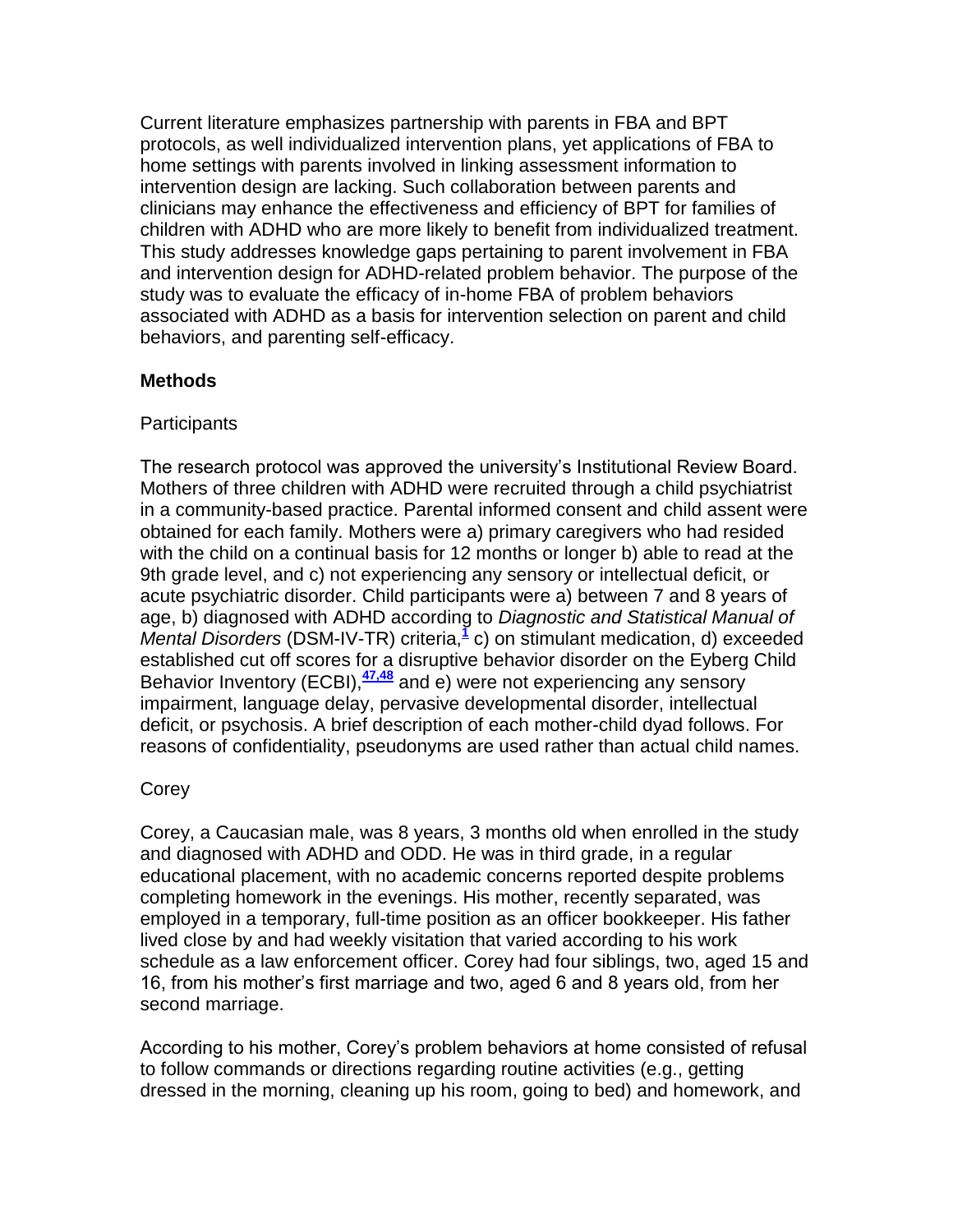getting off task. Noncompliant behaviors were characterized as talking back and repeatedly making excuses, with a progression to tantrums (e.g., yelling, crying, throwing things, dropping to the floor, leaving the room) when the Julie persisted with a request or demand. Off task behaviors included looking around, fiddling with task material, or engaging in a preferred activity. These behaviors were reported to occur daily with a high degree of frequency in the morning, while making preparations for school, and in the evening when mother returned from work. Corey's medications included Concerta 36 mg. q a.m. and Tenex 0.5 mg. at 4 p.m., which his mother indicated helped subdue his activity level to some degree but did not make him more focused or compliant with chores or homework.

#### Christina

Christina, a Caucasian female, was 7 years, 3 months of age and diagnosed with ADHD, ODD, and obsessive compulsive disorder (OCD). She was in second grade, in a regular educational placement, and although not experiencing academic difficulties, behavior problems had resulted in several suspensions. She lived with her mother, father, a 4 year old sister, and her paternal grandmother. Her mother was not employed outside the home and her father worked two jobs, night shift as a correctional office and part-time days at a plant nursery. Cristina's mother described her behavior problems at home as disrespectful back talk, temper tantrums, and destructiveness when she was asked to do something (e.g., a chore, homework), denied a request (e.g., told "no"), or reprimanded for her behavior. She also fought with her younger sister over toys and according to her mother bullied and physically hurt her. These behaviors were more likely to occur when mother interrupted her to do something while engaged in a preferred activity and tended to escalate when mother threatened to spank her or take something away (e.g., play items, plans for an outing). Tantrums included laughing, spitting, whining, crying, destroying play or task material, and running out of the house. Her mother stated that some days were worse than others, which she attributed to mood swings unaffected by events in the household. Efforts to discipline her consisted of repeated reprimands and warnings, and when these were not effective, spanking on the bottom over the knee.

Cristina had recently been discharged from an inpatient child psychiatric facility prior to her enrollment in the study. Her mother stated this admission was precipitated by a tantrum in the car with her parents in which she had become "hysterical", chewing and swallowing a mouth full of crickets used for fishing tackle, laughing hysterically, and attempting to open the door and jump out of the vehicle. This was Christina's first admission to an inpatient setting and lasted seven days. Cristina's medications included Adderall, 20 mg. at 7:30 a.m. and 12 noon, Adderall 10 mg. at 4 p.m., Tenex 1 mg. q a.m. and 4 p.m., Depakote 250 mg. q a.m. and h.s., and Risperdal .25 mg. h.s. The Depakote and Risperdal had recently been added during her hospitalization. Her mother indicated the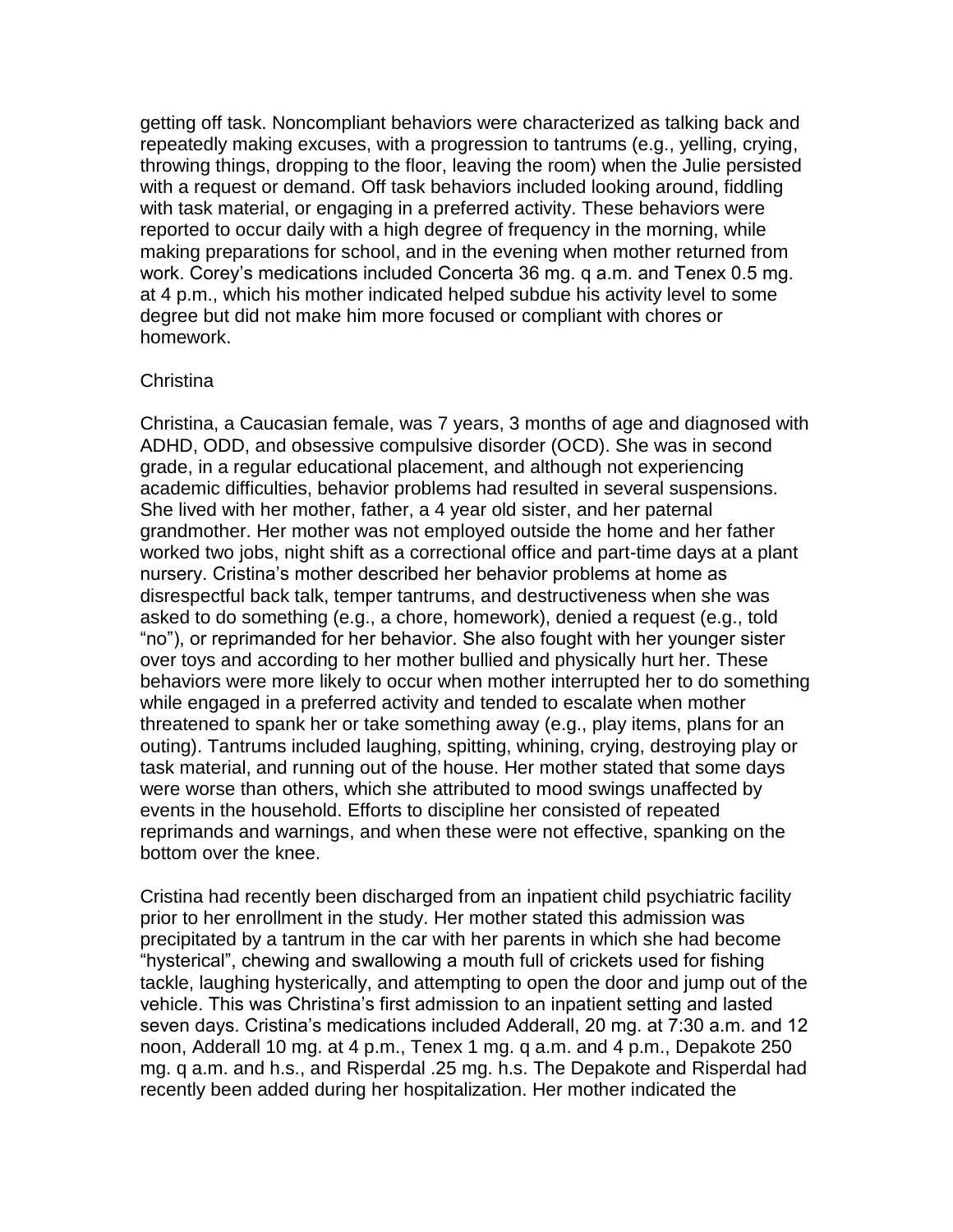medications reduced the severity of her mood swings but behavior problems persisted.

#### Jordie

Jordie, an African American male, was 7 years, one month old and diagnosed with ADHD and ODD. He lived with his mother, who was 6 months pregnant, and his 4 year old brother. His mother was employed in a full-time basis in a clerical position. His father lived out of state and was not in contact with Jordie or his mother. Jordie was enrolled in a regular second grade class but his academic progress was hindered by ongoing behavior problems requiring frequent removal from the classroom and school suspensions. He attended an after school program at the Boy's and Girl's Club, where he was described as frequently defiant and aggressive with staff and other children.

Jordie's mother indicated noncompliant and aggressive behaviors were her primary concerns at home. Noncompliance consisted of refusal to initiate or complete a request and refusing to accept "no", responding with "smart talk" (e.g., calling her names, stating "you're going to kill me"). Aggression included throwing or breaking things, hitting or biting his mother or younger brother, and running out of the room or the house. Mother described these behaviors as "constant", occurring daily, but more intense and severe in the evening when she returned from work. She indicated that efforts to ignore her son's back talk and persist with a request or refusal were usually not effective and frequently resulted in warnings that she would "get the belt" and then spankings.

Jordie had recently been discharged from an inpatient child psychiatric facility prior to his enrollment in the study and had one 3-day admission during the course of the research project, between the FBA assessment and pre-treatment baseline sessions, following a school incident. Both admissions occurred following incidents at school in which Jordie became aggressive toward his teacher, striking and biting her, and then attempted to leave the school grounds. Jordie was maintained on Depakote ER 750 mg. at bedtime throughout his participation in the study. His mother indicated that stimulant medication had been tried before, resulting in loss of appetite, insomnia, and dramatic mood swings in the evening, and although his psychiatrist highly recommended a trial of antipsychotic medication, she was not agreeable to this alternative.

#### Setting and Materials

The FBA and BPT sessions were conducted in the participants' homes, in a room that facilitated uninterrupted interactions between the PI, parent and child (e.g., no television) and allowed videotaping to occur in an unobtrusive area. The materials employed were specific to each child participant and included items and activities which the child enjoyed at home such as art work, toys, hand held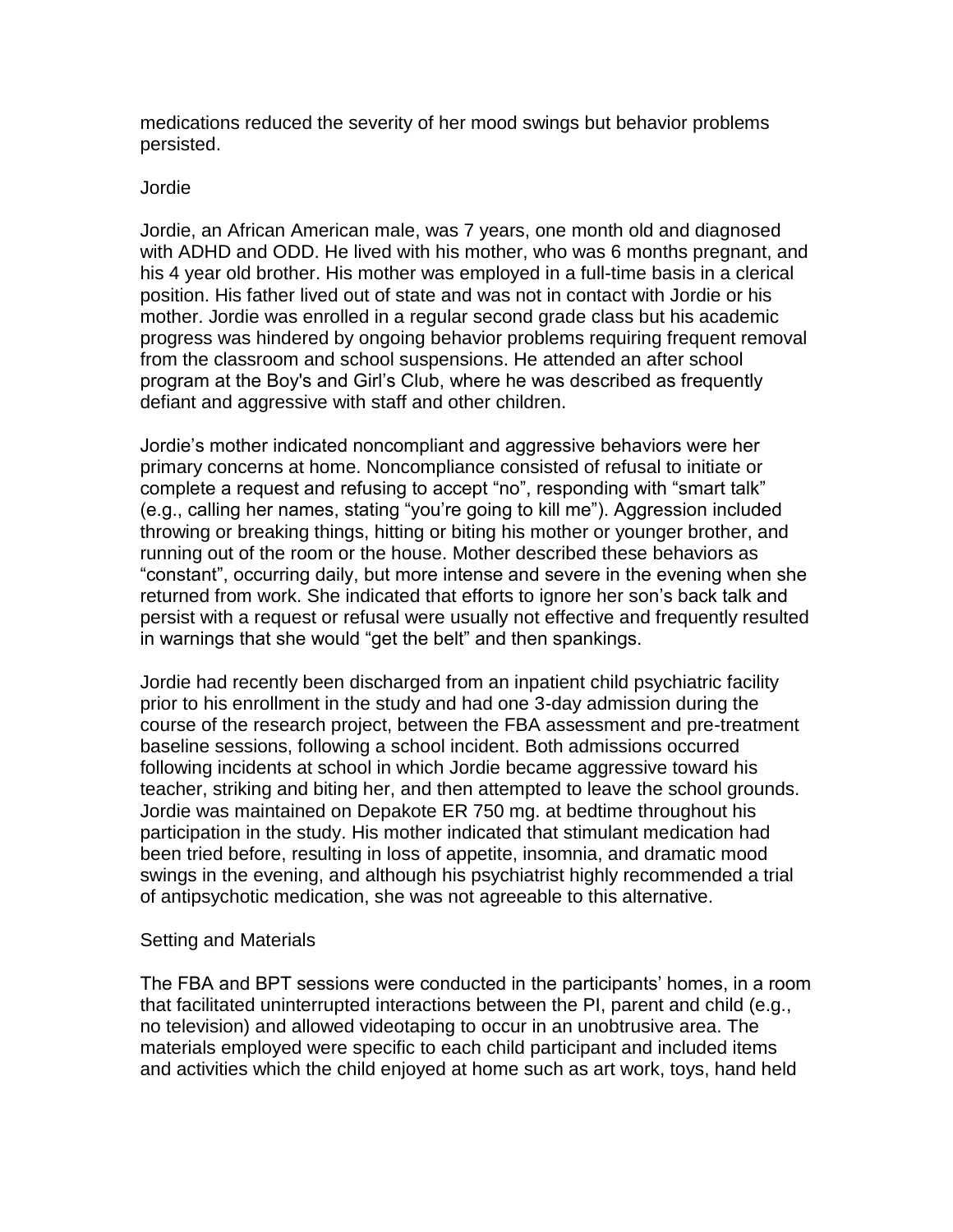video games, and word puzzles, as well as homework assignments provided by the child's teacher.

#### Dependent Variable Measurement

Dependent variable measures in the study were parent and child behaviors, parenting self-efficacy, and treatment acceptability. These measures and their properties are summarized in Table 1. Direct observation and measurement of three to four target behaviors for each parent and child participant were conducted under the FBA conditions, pre- and post-BPT interventions, and at follow-up (1- and 3-mo). These behaviors were identified during pre-assessment interviews with parents and operationally defined for observation purposes. Table 2 provides operational definitions for target parent and child behaviors. Commands, critical statements and labeled praise were observed and measured for each mother. Additionally, unlabeled praise and positive affect were measured for Christina's and Jordie's mother, respectively, but not Corey's mother. Similarly, appropriate and inappropriate behaviors were measured for each child participant but off-task behavior was observed for Corey and Christina only, and aggressive behavior for only Jordie.

The observational data was collected from videotaped segments of in-home sessions using a 10-sec partial interval-recording procedure in which a target behavior was recorded as having occurred if it was observed for any part of the interval. The videotaping was conducted using a miniature video-camcorder unobtrusively placed on a on a tripod in the corner of the room. The PI and a research assistant, who was blind to the assessment and intervention conditions, independently coded the data. Interobserver agreement (IOA) was collected for 36% of all sessions and calculated by dividing the sum of agreements by disagreements and multiplying by 100. IOA agreements for frequency counts of target parent and child behaviors averaged 93% across all sessions.

In addition to direct observation measurement, two well-established instruments, the Achenbach Child Behavior Checklist (CBCL) and ECBI, measured parents' perceptions of child problem behavior pre- and post-BPT interventions.**[49,50](http://snrs.org/publications/SOJNR_articles2/n)** On the CBCL, only the Externalizing Behaviors and Total Behavior Problem scores were used; on the ECBI both the Intensity and Total Problem scores were used (see Table 1). The Parenting Sense of Competence Scale (PSOCS)**[51](http://snrs.org/publications/SOJNR_articles2/n)** was used to evaluate parents' satisfaction and sense of competence in their parenting role. Parents completed the Treatment Acceptability Rating Form-Revised (TARF-F)<sup>32</sup> following BPT interventions.

Research Design: Description and Rationale for Using Single-Subject **Experimentation** 

Single-subject experimental (SSE) methods, derived from the discipline of applied behavior analysis, were used in this study. Key features of SSE designs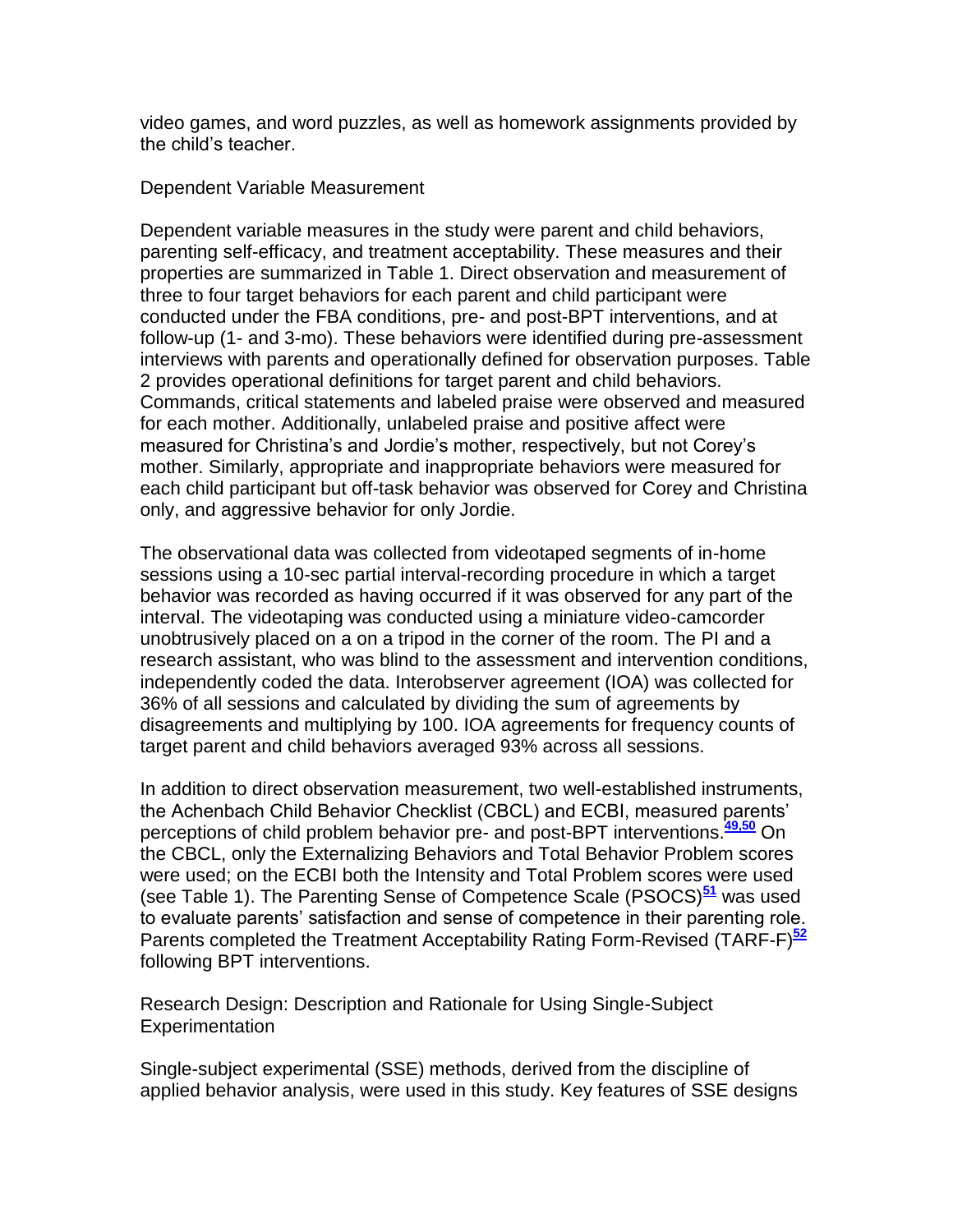are the introduction and manipulation of an independent variable under controlled conditions, and repeated (continuous) measurement of target behaviors.**[53](http://snrs.org/publications/SOJNR_articles2/n)** This experimental design has an extended tradition in applied and clinical behavioral research and is the methodology of choice when the purpose of the study is to establish the efficacy of new interventions, characteristics of individual participants vary widely, and/or representative sampling of individual behaviors is difficult to achieve.**[54-56](http://snrs.org/publications/SOJNR_articles2/n)** A fundamental assumption guiding SSE research is that because behavior occurs at the level of the individual, the study of human behavior should have as its goal the understanding of the individual's interactions within his or her environment.**[57](http://snrs.org/publications/SOJNR_articles2/n)** When that is accomplished, the question of generalizing empirical findings from one or a few individuals to a larger group can be addressed by replicating across participants.

Although SSE designs are sometimes referred to as "small-N research", it should be noted that the designation *single subject* does not imply only one participant participates in the study; it simply means that all data collection and analysis are conducted on the data from individual participants.**[58](http://snrs.org/publications/SOJNR_articles2/n)** Instead of comparing one participant's pre-post difference to that of another, as in the control group design, SSE designs use the participant's behavioral baseline as his or her own control and compares measures of the participant's behavior during the baseline period to measures of behavior following one or more intervention phases. Data are collected continuously by directly observing the target behaviors throughout baseline and intervention conditions. If behavior improves in an intervention period relative to baseline, one may conclude that the individual benefited from the intervention. SSE design are a good fit for initial efficacy studies because they examine whether a specific intervention has a clear replicable effect on a focal behavior, allow individualization of interventions across participants, measure changes at multiple time points, and require fewer resources than clinical trials.**[56](http://snrs.org/publications/SOJNR_articles2/n)**

The FBA of problem behavior in this study used a multielement design, which involves a rapid alternation of experimental conditions within a relatively short period of time. This SSE design is most commonly used with FBA because it is an efficient way to separate out and assess the effects of several potential sources of reinforcement, or experimental conditions (e.g., attention [parental], escape from tasks [homework], tangible [access to play materials]), on child behavior.**[37](http://snrs.org/publications/SOJNR_articles2/n)** Rates of behavior observed during these experimental conditions are compared to those during a control or free play condition to determine which test conditions is associated with the highest rate of problem behavior, relative to the others. In this study a brief 90-min FBA format was used.**[59](http://snrs.org/publications/SOJNR_articles2/n)**

The effects of BPT interventions were evaluated using a baseline-treatment or AB design, characterized by repeated measures of behavior both prior to and following each intervention and at follow-up. This SSE design was used because it does not require reversal or withholding an intervention to demonstrate experimental control, allows for individualization of interventions across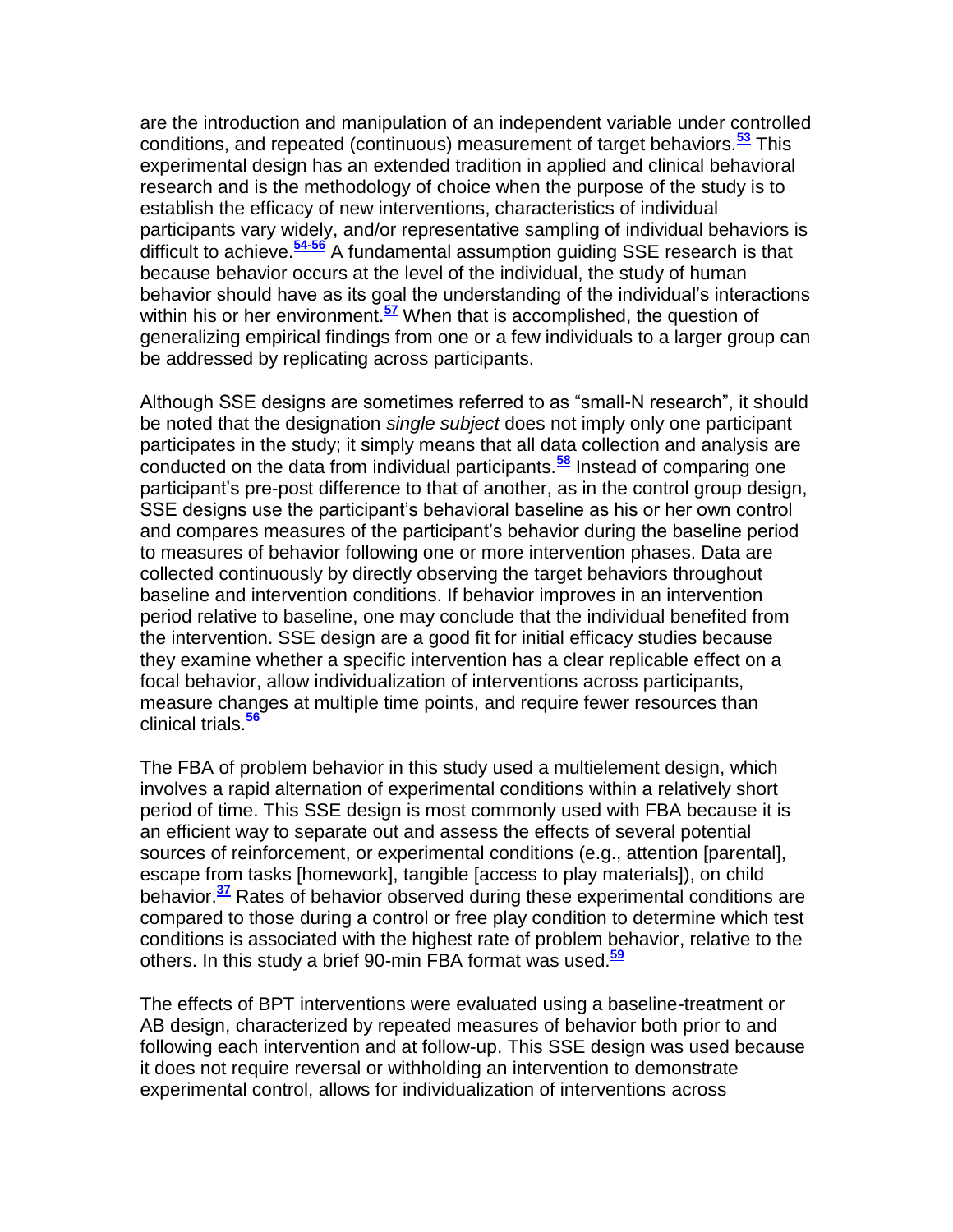participants, and measures intervention effects at multiple time points, enabling careful analysis of intervention effects for each participant.**[54,56](http://snrs.org/publications/SOJNR_articles2/n)**

#### Data Collection and Procedures

The Principal Investigator (PI), a Clinical Nurse Specialist in psychiatric/mental health nursing with extensive experience in the assessment and treatment of ADHD, implemented the FBA and BPT protocol. The data collection sequence for the FBA and BPT are depicted in Figure 1. After parental consent and child assent was obtained, an assessment interview based extensively on the Functional Analysis Interview Form developed by O'Neill, Horner, Albin, Storey, & Sprague**[60](http://snrs.org/publications/SOJNR_articles2/n)** was conducted to solicit information about situations in which problem behavior occurred (e.g., request to complete chores, completing homework). The protocol included questions to identify preferred toys or activities and age-appropriate homework assignments for the FBA. Parents also completed the CBCL, ECBI, and PSOCS instruments at this time. The brief FBA was divided into four 10-min test conditions and two 5-min replication conditions with a 5-min break in between. FBA sessions were videotaped and then coded to record frequency data on the occurrence or nonoccurrence of target parent and child behaviors.

The BPT interventions were developed in collaboration with each parent participant, based on the reinforcement functions of problem behavior identified in the FBA. Before introducing the interventions, baseline data (12-min) was obtained with the parent and child under the same FBA condition that yielded the highest rate of problem behavior (e.g., seated work). The BPT data collection sequence and intervention implementation are summarized in Figure 1. Parents implemented each intervention for 2 weeks respectively with home visits scheduled during intervening weeks to review progress and troubleshoot. In keeping with a collaborative model, parents were encouraged to suggest ways in which they might adapt the intervention to the particular circumstances of their home setting and the child's temperament to be more effective. Videotaped parent and child behavior data was collected (12-min) at each in-home visit during BPT and at 1- and 3-mo follow-up (maintenance). The CBCL, ECBI, and PSOCS were also administered to collect secondary data regarding child behaviors and parenting self-efficacy at these times.

#### Results

The purpose of the study was to evaluate the efficacy of in-home functional assessment of problem behaviors related to ADHD as a basis for BPT intervention selection. All three mother and child participants completed the entire 8- to 10-week in home FBA and BPT protocol; Jordie and his mother were not available for follow-up observations and measurement due to withdrawal from the study after Child and Family Services became involved with the family.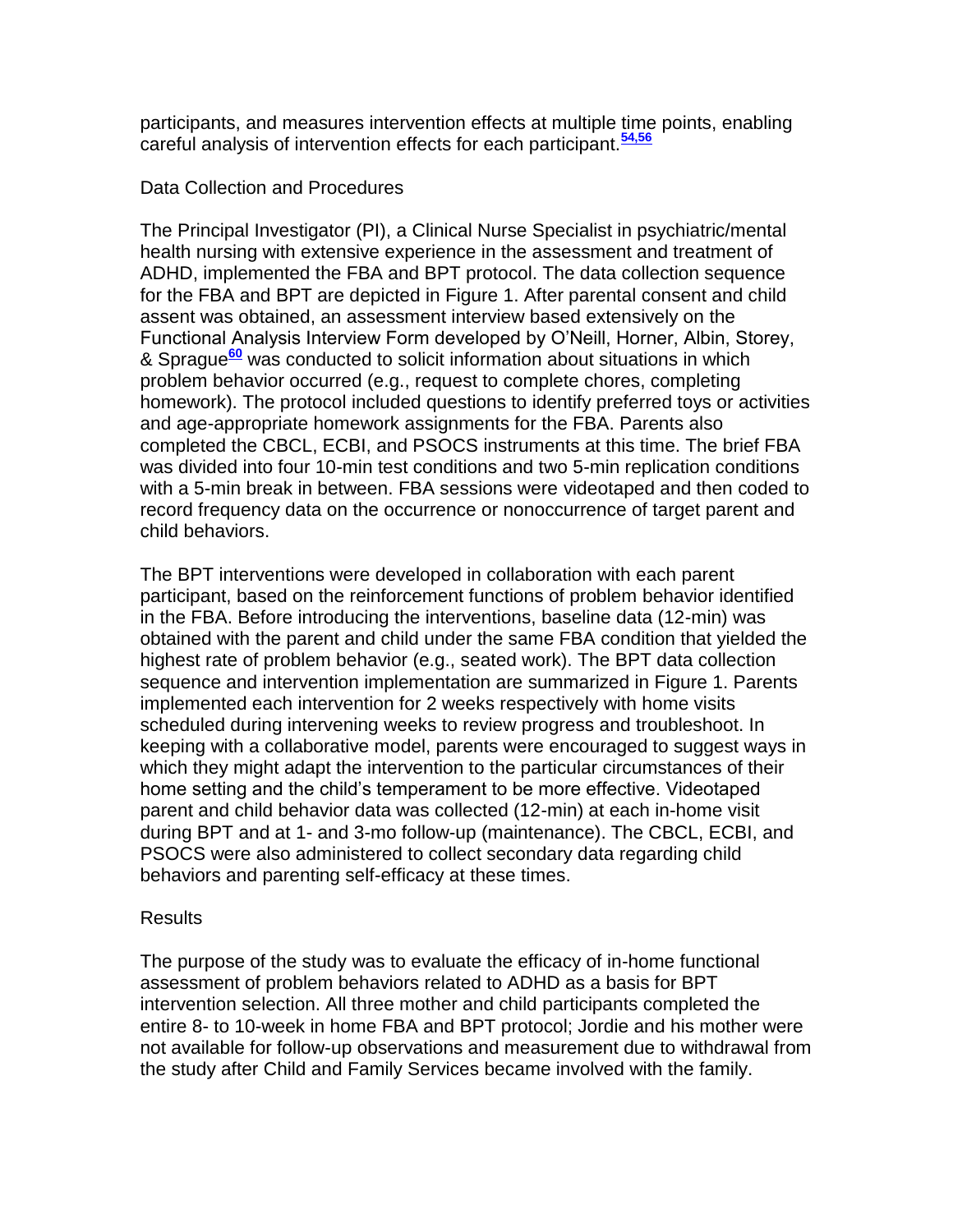Visual analysis is an integral part of SSE methodology; hence, behavior frequency data were graphed for visual inspection.**[61](http://snrs.org/publications/SOJNR_articles2/n)** The FBA yielded clinically relevant findings that were then incorporated into intervention design for the BPT. Further, examination of videotapes and graphed data throughout the BPT made it possible for the mothers to see effects of specific intervention components on their own behavior as well as child responses. This information is not clearly ascertained when examining results of group statistical analysis.

Figures 2-5 presents the results of the functional assessment and intervention implementation for Cory and his mother. These graphs were chosen as examples to illustrate graphed data obtained from the FBA and BPT of each mother-child dyad. Definitions of parent and child behaviors were previously presented (Table 2). As the bar graphs show in Figure 2 - 3, frequency rates for parental commands and critical statements were highest for Corey's mother during the escape condition when he was asked to complete a writing assignment, and lowest during the free play condition. In a corresponding pattern, levels of inappropriate and off task behavior were highest for Corey during the escape condition and lowest during free play. These findings indicated that the reinforcement function of problem behavior for Corey was avoidance or escape from academic demands.

Interventions developed in collaboration with Corey's mother, based on the results of the FBA, included lowering the aversiveness of task directives issued by his mother, attention breaks contingent on appropriate, on-task behavior, and reinforcement of on-task behavior with labeled praise. Figure 4-5 displays mother and child behaviors during baseline, following intervention implementation and at follow-up. The graphed data demonstrates that as the interventions were introduced, parental commands decreased progressively while critical comments were virtually eliminated after the first intervention. Praise on the other hand increased incrementally and remained relatively high at follow-up. The interventions were also associated with an incremental increase in appropriate child behavior by Corey, while levels of inappropriate behavior decreased considerably after the first intervention was introduced and remained low.

The results of the FBA for the other two mother-child dyads, unlike those of Corey and his mother, indicated that inappropriate child behavior was most strongly maintained by parental attention. Escape from assigned tasks, while secondary, was also associated with undesirable behavior. The interventions for Christina and her mother focused on the increasing amount and quality of praise, as well as issuing more effective commands, with positive treatment effects for both Christina and her mother. Interventions for Jordie and his mother emphasized demonstrations of positive affect and attending skills with only minimal positive changes observed in Jordie's mother and an escalation in noncompliant and aggressive behaviors on the part of the Jordie.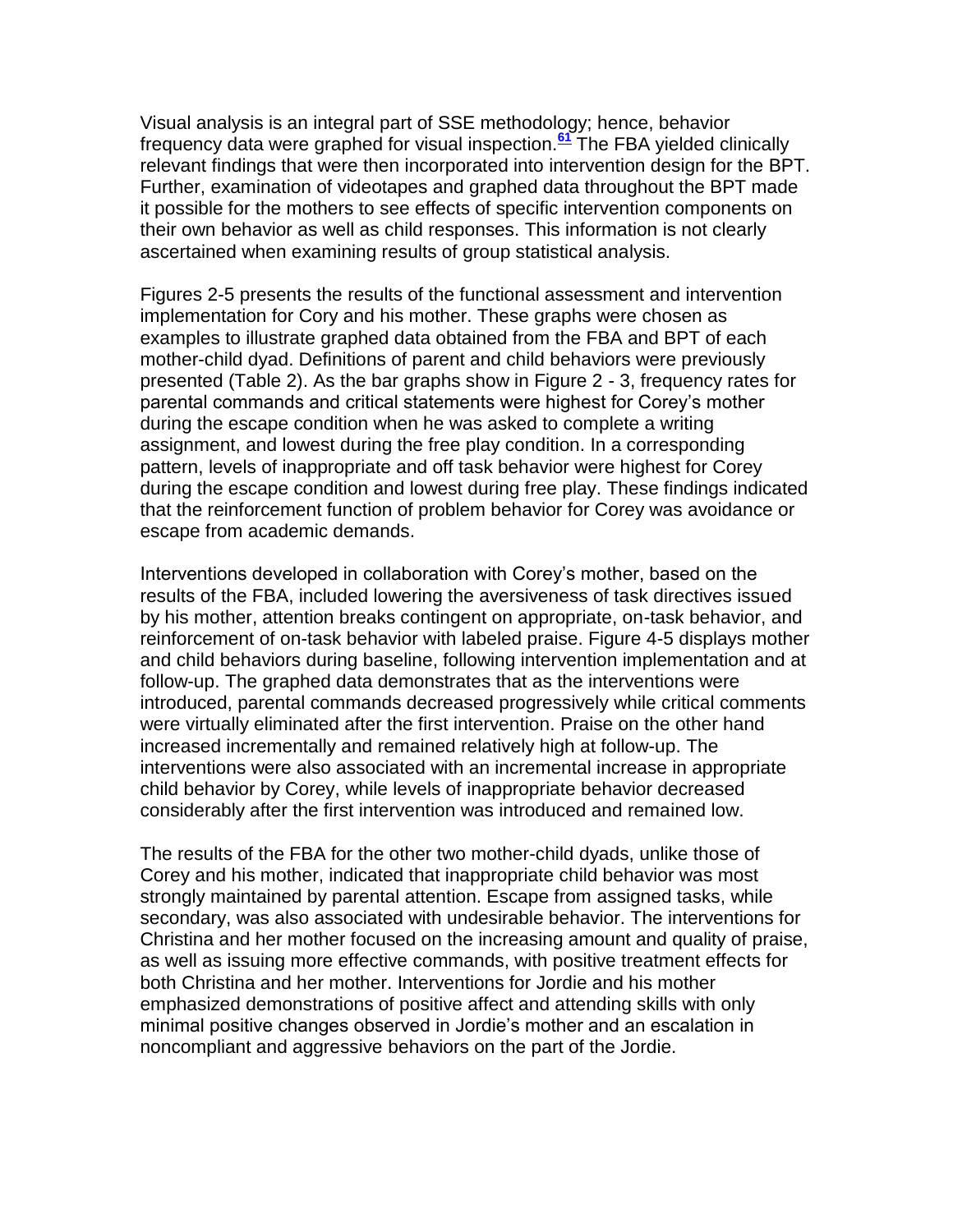Parents' ratings of child behavior on the CBCL and ECBI, employed as secondary measures of BPT effectiveness, were consistent with direct observation measures in demonstrating improvements for Corey and Christina, but not for Jordie. Parenting self-efficacy, as measured by the PSOCS, was low for Corey and Christina's mother prior to BPT but increased considerably; in contrast, Jordie's mother reported higher levels of parenting satisfaction and selfefficacy than either mother before BPT and these scores did not change significantly after treatment. Similarly, Corey and Christina's mothers rated treatment acceptability as high on the TARF-R, whereas Jordie's mother's ratings were relatively low.

## **Discussion**

In this study mothers were active participants in conducting a home-based FBA as a basis for intervention selection for ADHD-related problem behaviors, which they successfully implemented with their children. The FBA clearly identified a maintaining function for problem behavior for the three child participants and positive intervention effects were observed for two of the three mother and child participants that were maintained at 1- and 3-mo follow-up.

The results of the study offer support for the efficacy of functional assessmentbased interventions for ADHD- related problem behaviors, in the home setting, with parental involvement. Since most FBA studies involving typically developing children, to date, have been conducted in clinical or school settings by trained clinicians, this home-based application extends previous research on FBA and suggests possible directions for future work. Further, the findings support the potential benefit of intervention implementation that is linked to the results of BFA in the natural context that problem behaviors occur, with parents assuming responsibility for intervention. The approach of collaborating with the parents to develop and implement interventions based on the reinforcement function of problem behavior in this study is consistent with best practice themes in the positive behavioral support and BPT literature.**[18,45](http://snrs.org/publications/SOJNR_articles2/n)**

The FBA yielded several noteworthy observations. Graphed data indicated that Corey's disruptive behavior was primarily maintained by escape from seated academic work, while access to parental attention was more reinforcing for Christina and Jordie. Not surprisingly, all three mothers issued higher rates of commands and critical statements, relative to other conditions, during the escape and attention conditions in which problem behaviors occurred most frequently. Most significant was the virtual absence of positive attention in the form of praise provided by parent participants when child behavior was appropriate. These findings concur with previous research that has shown that when parents of children with ADHD experience persistent problem controlling their child's behavior, they often become more directive and negative in their parenting style.**[18,19,29](http://snrs.org/publications/SOJNR_articles2/n)** This tendency is exacerbated when comorbid ODD is present as was the case for each participant in this study.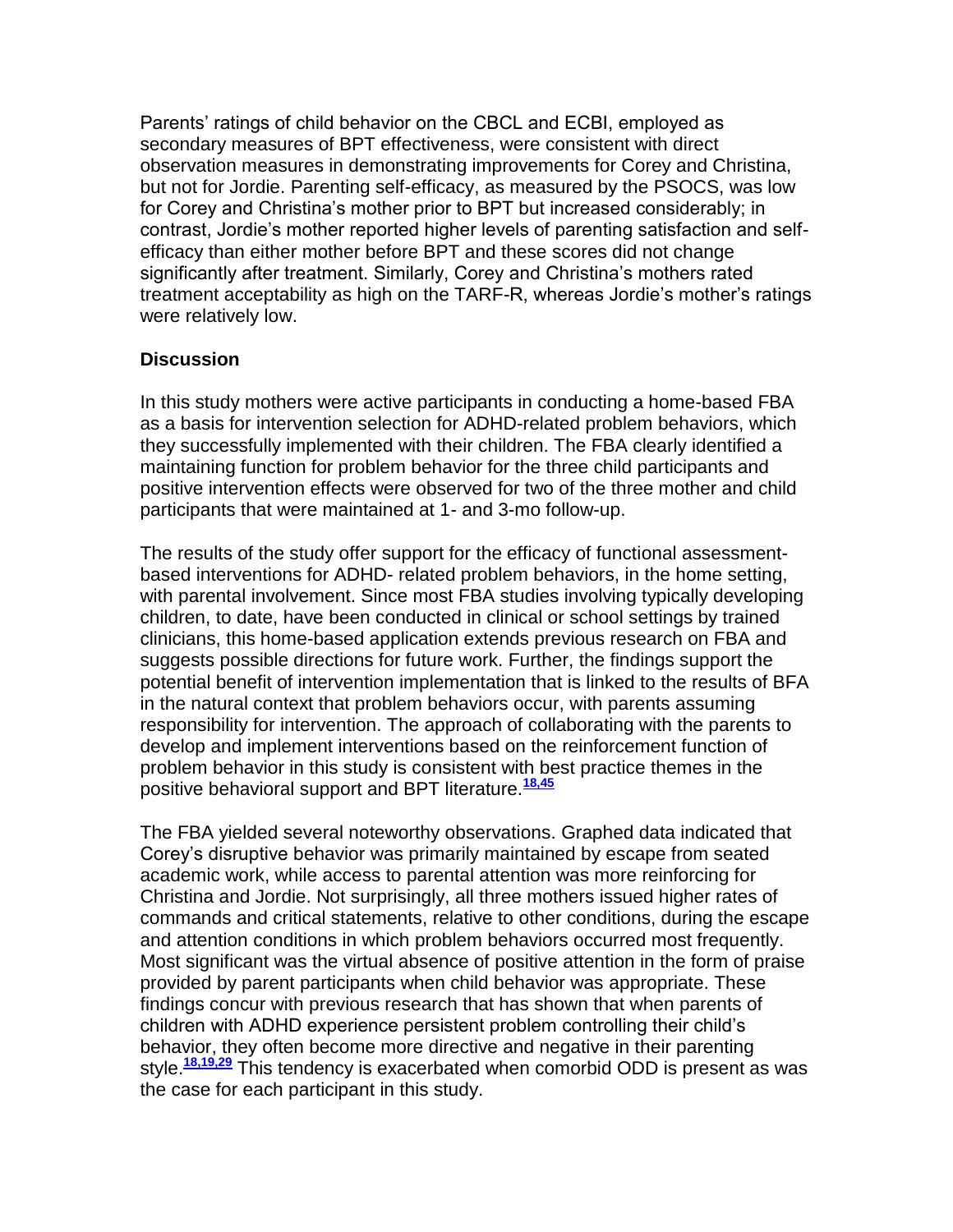Given the dramatic improvements in parent and child behavior following BPT for Corey and Christina, the failure to observe positive treatment effects for Jordie and his mother is significant and warrants comment. Both Corey and Christina's mothers were highly receptive to assessment feedback and acknowledged a need to modify their approach to child behavior if desired changes were going to occur. Also, although both mothers admitted they were frustrated and lacked patience with their children, both indicated that positive parent-child interactions continued to occur on a daily basis in the home and both expressed favorable expectations regarding potential treatment effects. It is likely that these attitudes enhanced their investment in the treatment process and contributed to its effectiveness. Jordie's mother, on the other hand, had difficulty accepting that her interaction style could be having undesirable effect and held fast to her belief that Jordie's behavior was motivated by a desire to "taunt" her and that he derived satisfaction from making her angry. She also stated that she felt emotionally alienated from her son due to the chronic and severe nature of his behavior problems and voiced skepticism that changing her approach with her son could have a desired effect. Her reluctance to accept that she may in part be contributing to the maintenance and exacerbation of her child's behavior problems made it difficult to engage her in the intervention development process and may have contributed to the poor treatment outcome. It may also be that her level of stress and the multiple demands in her life contributed to her difficulty becoming fully engaged and resolute in her efforts during the treatment phase of the study. Since the needs of this family clearly exceeded the scope of the study, a referral was made to Children and Family Services for additional assistance and support.

Another interesting difference in the parent data before and after BPT was evident in the PSOC scores, which evaluated each parent's sense of satisfaction and competence in the role of parent. Corey and Christina's pre-treatment scores were considerably lower than Jordie's mother and this was consistent with their expressions of frustration and disempowerment in not being able to manage their child's behavior effectively. In contrast, Jordie's mother's scores reflected a higher level of parenting self-esteem, which was reflected in her assertions that she was a knowledgeable and effective disciplinarian. She sustained a firm belief that her parenting practices were not a contributing factor in maintaining her son's noncompliance and aggression and referred to his behavior problems at school and in the after school program as evidence of this. Her confidence in her parenting practices may have made it difficult for her to be receptive to feedback from the PI during the assessment summary session. Further, her belief that she was not responsible for her son's behavior problems could certainly have diminished her investment in the intervention component of the study. Conversely, Corey and Christina's self-disclosure of lack of satisfaction and efficacy may have contributed to their increased receptivity to investigator information and suggestions and their proactive involvement in intervention development. Their PSOC scores at follow-up indicated a significant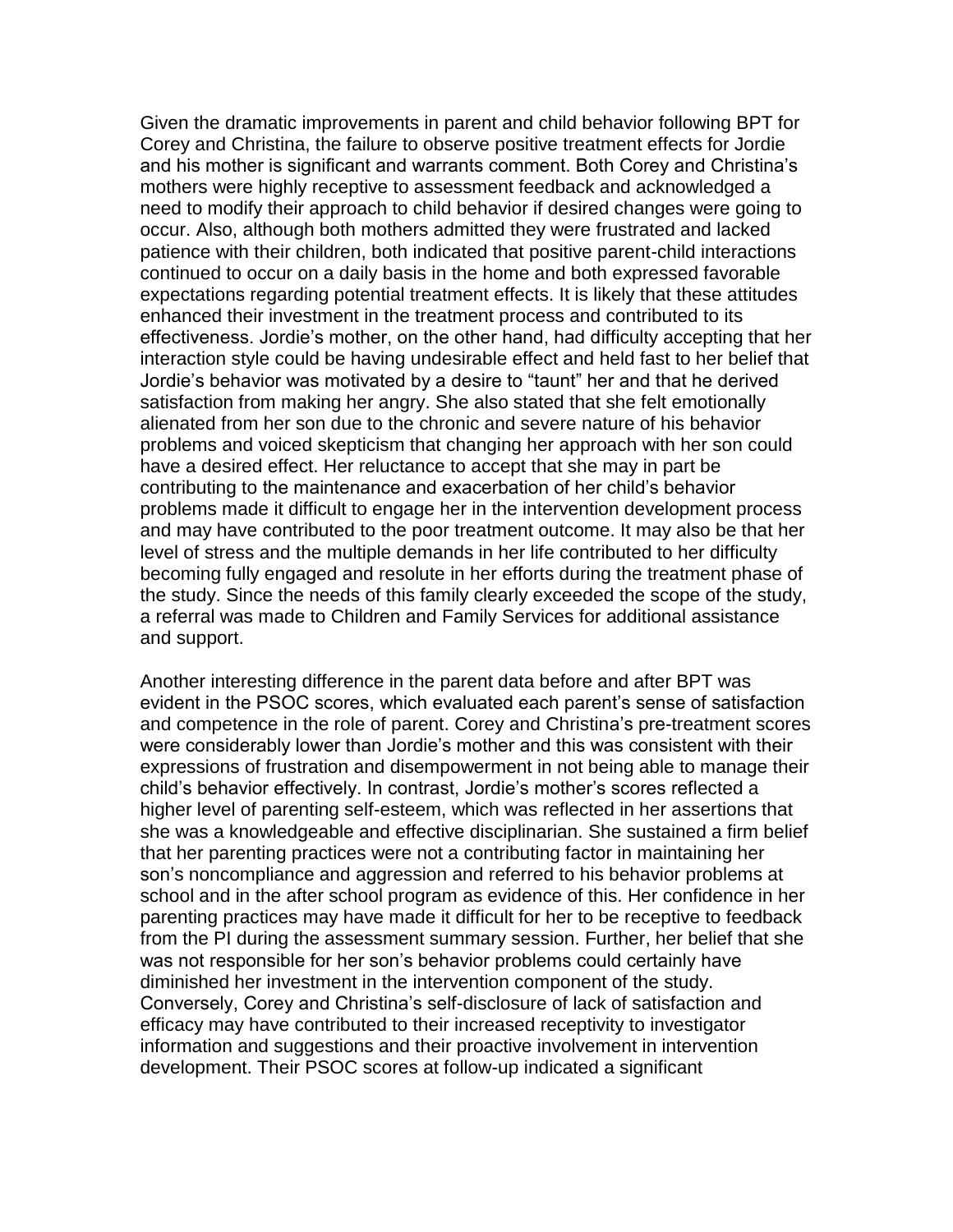improvement in parenting satisfaction and efficacy while Jordie's mother's scores did not change.

Treatment acceptability ratings indicated that the intervention procedures were highly approved of by Corey and Christina's mothers but Jordie's mother's ratings were less positive. Follow-up research with parents has shown that treatment acceptability influences whether or not people continue to use an intervention; high treatment acceptance predicts that long-term continuation is more likely.**[62](http://snrs.org/publications/SOJNR_articles2/n)** Thus, the high acceptability ratings obtained from Corey and Christina's mothers in the study suggests that these parents would continue to use the assessment-based interventions to reinforce appropriate behavior over the long term. Jordie's mother's low acceptability ratings, on the contrary, offer further evidence that the interventions were not compatible with the family's needs.

#### Implications for Practice

Parents raising children with ADHD report higher levels of stress in their role as parents and a diminished sense of parenting competence.**[7](http://snrs.org/publications/SOJNR_articles2/n)** The assessmentbased intervention protocol used in this study actively engaged the mothers as co-therapists in a nonblaming, reciprocal relationship and structured opportunities for positive parent-child interactions in a setting the mother and child were familiar with. The mothers were coached on how to implement the interventions using instruction, modeling, role-play and feedback. Mother and child behaviors were videotaped and coded data was examined on an ongoing basis so that the mothers were able to see the changes in their behavior and their child's as they occurred. The positive treatment outcomes, including increased parenting self-efficacy, for two of three mothers in this study, build on existing BPT literature and provide support for self-efficacy theory in the context of parenting.**[18,22](http://snrs.org/publications/SOJNR_articles2/n)** Further consideration of this approach in future BPT research is clearly warranted, using a larger sample and between-group designs.

# Limitations

Although well suited to initial efficacy studies such as this one, the SSE design is limited by the small number of participants, compromising generalizability of results, and yields little information on comparative outcomes of alternative interventions and what proportion of children with ADHD would benefit. Multiple SSE studies by independent researchers would be necessary to confirm the efficacy of in-home FBA as a basis for intervention selection for children with ADHD. Also, although maintenance effects were evaluated at 3-months follow-up for two of the families, the study did not provide information on long-term outcomes of the interventions. Finally, the absence of father involvement raises questions regarding potential differences in assessment data and intervention effects.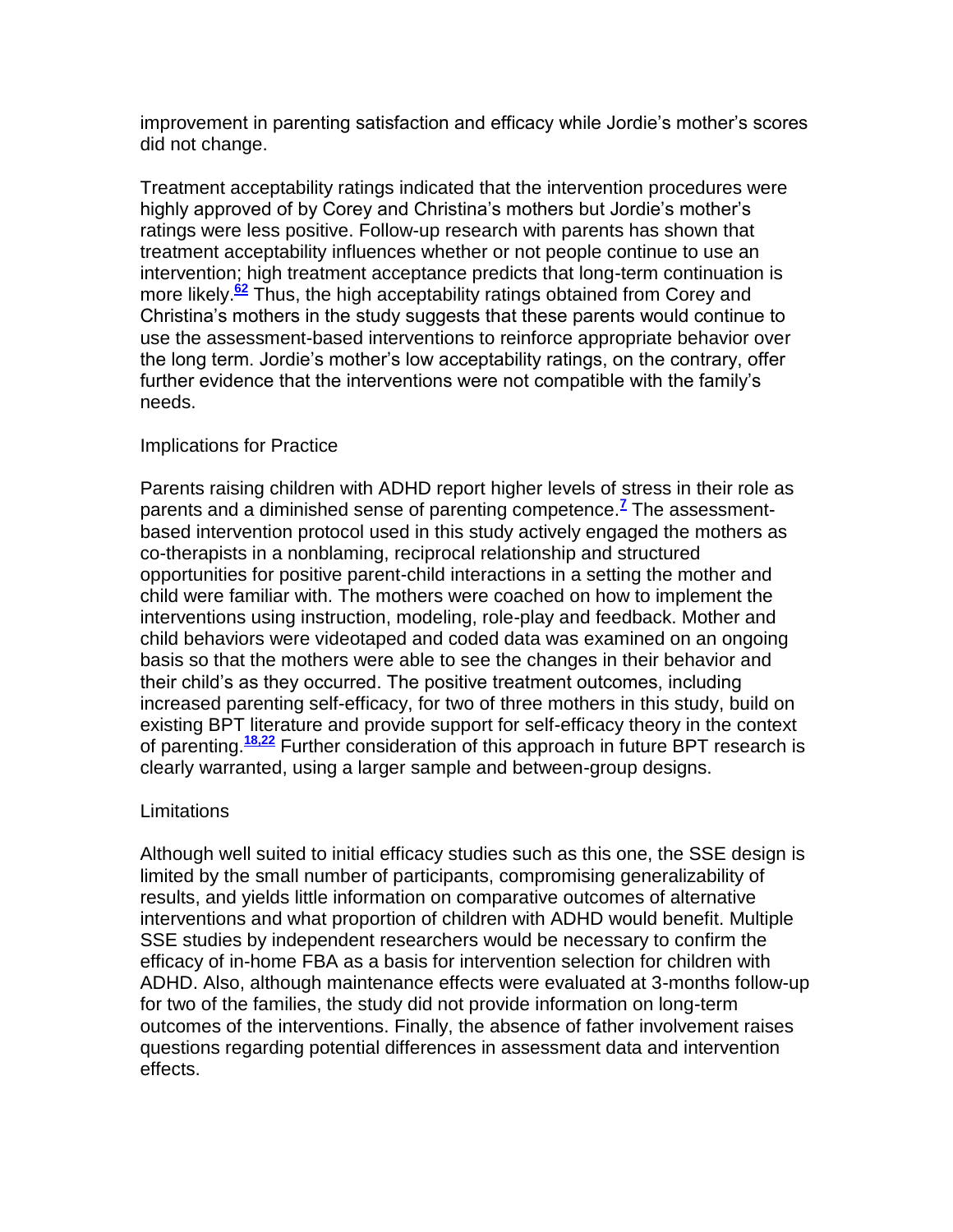#### Implications for Practice

While preliminary, the results of this study have clinical implications for mental health nurses who plan and implement interventions for families of children with ADHD and other behavior disorders. Assessment and intervention in the home setting may be the preferred and/or most appropriate modality for some families. Advanced practice nurses are well qualified to work collaboratively with families to assess the reinforcement function of their child's problem behaviors and design interventions that specifically address the environmental conditions (e.g., task demands, parent attention) that are maintaining these behaviors. Barriers to participation in BPT such as scheduling, transportation, disability, child involvement, and resistance may be mitigated when the nurse visits the family in the home and actively engages the parents to participate. An individualized assessment-based intervention protocol such as the one used in this study has the potential to enhance treatment adherence and improve outcomes that are durable for some families of children with ADHD.

## **References**

- 1. American Psychiatric Association. (2000). *Diagnostic and statistical manual of mental disorders* (4th ed., Text rev.). Washington, DC: Author.
- 2. Barkley, R. A. (2006). *Attention-deficit hyperactivity disorder: A handbook for diagnosis and treatment* (3rd ed.). New York: Guilford Press.
- 3. Biederman, J., Mick, E., Faraone, S. V., & Burback, M. (2001). Patterns of remission and symptom decline in conduct disorder: A four-year prospective study of an ADHD sample. *Journal of the American Academy of Child and Adolescent Psychiatry, 40*, 290-298.
- 4. Brassett-Harknett, A. & Butler, N. (2007). Attention-deficit/hyperactivity disorder: An overview of the etiology and a review of the literature relating to the correlates and lifecourse outcomes for men and women. *Clinical Psychology Review, 27*, 188-210.
- 5. Cormier, E. (2008). ADHD update and review. *Journal of Pediatric Nursing, 23*, 345-57.
- 6. Kadesjo, B. & Gillberg, C. (2001). The comorbidity of ADHD in the general population of Swedish school-age children. *Journal of Child Psychology and Psychiatry, 42*, 487-492.
- 7. Rogers, H., Cann, W., Cameron, D., Littlefield, L., & Lagioia, V. (2003). Evaluation of the family intervention service for children presenting with characteristics associated with attention deficit hyperactivity disorder. *Australian e-Journal for the Advancement of Mental Health, 2*, 1-10.
- 8. Bandura, A. (1986). *Social foundations of thought and action: A social cognitive theory*. Englewood Cliffs, N J: Prentice Hall.
- 9. Coleman, P. K., & Karraker, K. H. (1997). Self-efficacy and parenting quality: Findings and future applications. *Developmental Review, 18*, 47- 85.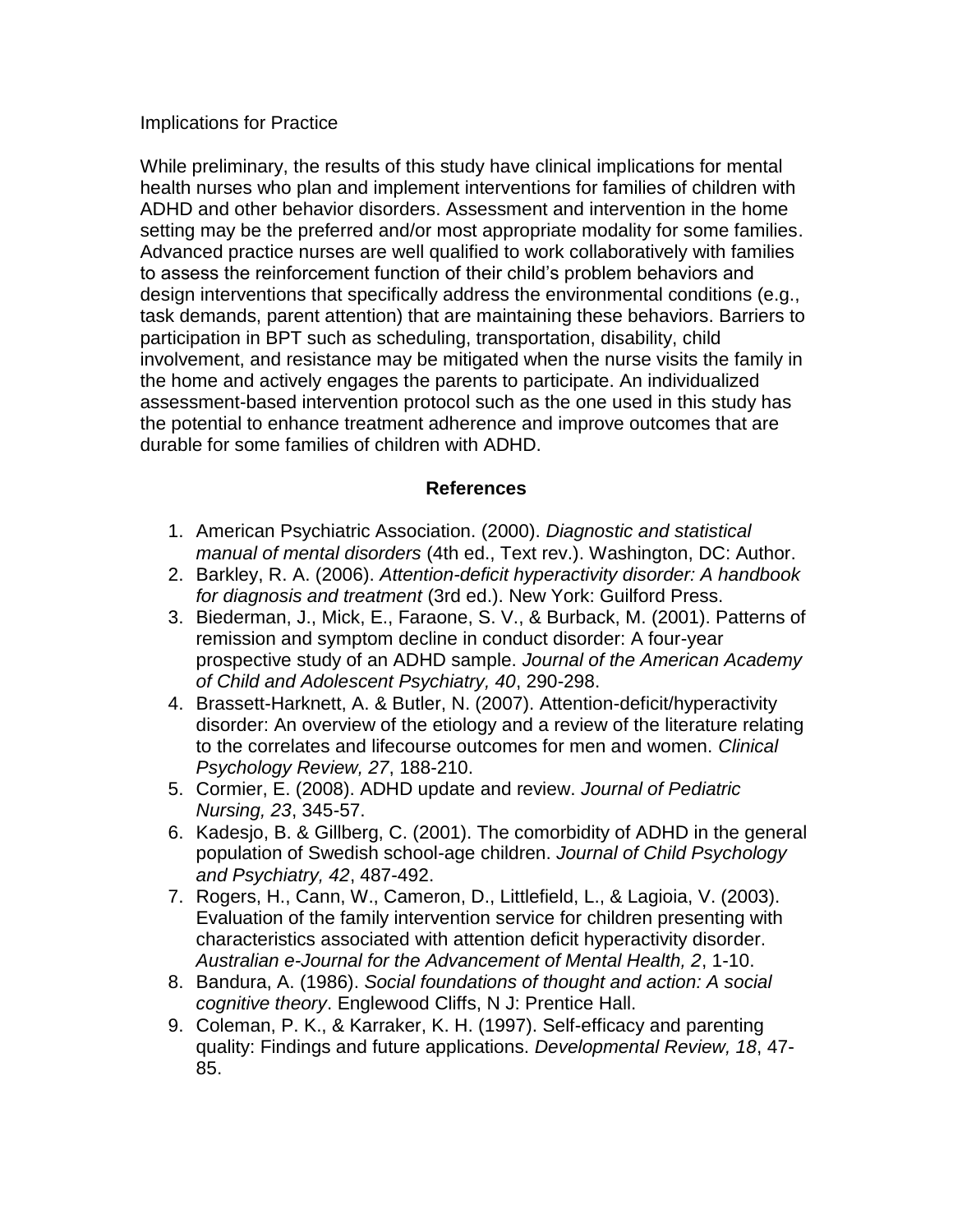- 10.Gross, D., & Rocissano, L. (1988). Maternal confidence in toddlerhood: Its measurement for clinical practice and research. *Nurse Practitioner, 13*, 19- 29.
- 11.Schuhmann, E. M., Foote, R. C., Eyberg, S. M., Boggs, S. R., & Algina, J. (1998). Efficacy of parent-child interaction therapy: Interim report of a randomized trial with short-term maintenance. *Journal of Clinical Child Psychology, 27*, 34-45.
- 12.Banks, T., B., Ninowski, J. E., Mash, E. J., & Semple, D. L. (2008). Parenting behavior and cognitions in a community sample of mothers with and without symptoms of attention-deficit hyperactivity disorder. *Journal of Child and Family Studies, 17,* 28-43.
- 13.Johnston, C., & Mash, E. J. (2001). Families of children with attentiondeficit/hyperactivity disorder: Review and recommendations for future research. *Clinical Child and Family Psychology Review, 4*, 183-207.
- 14.McLaughlin, D. P. & Harris, C. A. (2006). Parenting practices of mothers of children with ADHD: The role of maternal and child factors. *Child and Adolescent Mental Health, 11*, 82-88.
- 15.Podolski, C., & Nigg, J. T. (2001). Parent stress and coping in relation to ADHD severity and associated child disruptive behavior problems. *Journal of Clinical Psychology, 30*, 505-513.
- 16.Breismeister, J. M., & Schaefer, C. E. (1998)*. Handbook of parent training: Parents as co therapists for children's behavior problems*. New York: John Wiley & Sons, Inc.
- 17.Patterson, G. R. (1969). Behavioral techniques based on social learning; An additional base for developing behavior modification techniques. In C. M. Franks (Ed.), *Behavior therapy: Appraisal and status*. (PP. 341-374). New York: McGraw Hill.
- 18.Chronis, A. M., Chacko, A., Fabiano, G. A., Wymbs, B. T., & Pelham, W. E. (2004). Enhancements to the behavioral parent training paradigm for families of children with ADHD: Review and future directions. *Clinical Child and Family Psychology Review, 7,* 1-27.
- 19.Cunningham, C. E. (2007). A family-centered approach to planning and measuring the outcome of interventions for children with attentiondeficit/hyperactivity disorder. *Journal of Pediatric Psychology, 32*, 676- 694.
- 20.Hoza, B., Owens, J. S., Pelham, W. E., Swanson, J., Connors, C. K., Hinshaw, S. P., et al. (2000). Effect of parent cognitions on child treatment response in attention deficit/hyperactivity disorder. *Journal of Abnormal Child Psychology, 28*, 569-583.
- 21.Bandura A. (1993). Perceived self-efficacy in cognitive development and functioning. *Educational Psychology, 28*, 117 - 148.
- 22.Lundahl, B., Risser, H. J., & Lovejoy, C. (2006). A meta-analysis of parent training: Moderators and follow-up effects. *Clinical Psychology Review, 26*, 86-104.
- 23.Abikoff, H., Hechtman, L., Klein, R. G., Gallagher, R., Fleiss, K., Etcovitch, J., et al. Social functioning in children with ADHD treated with long-term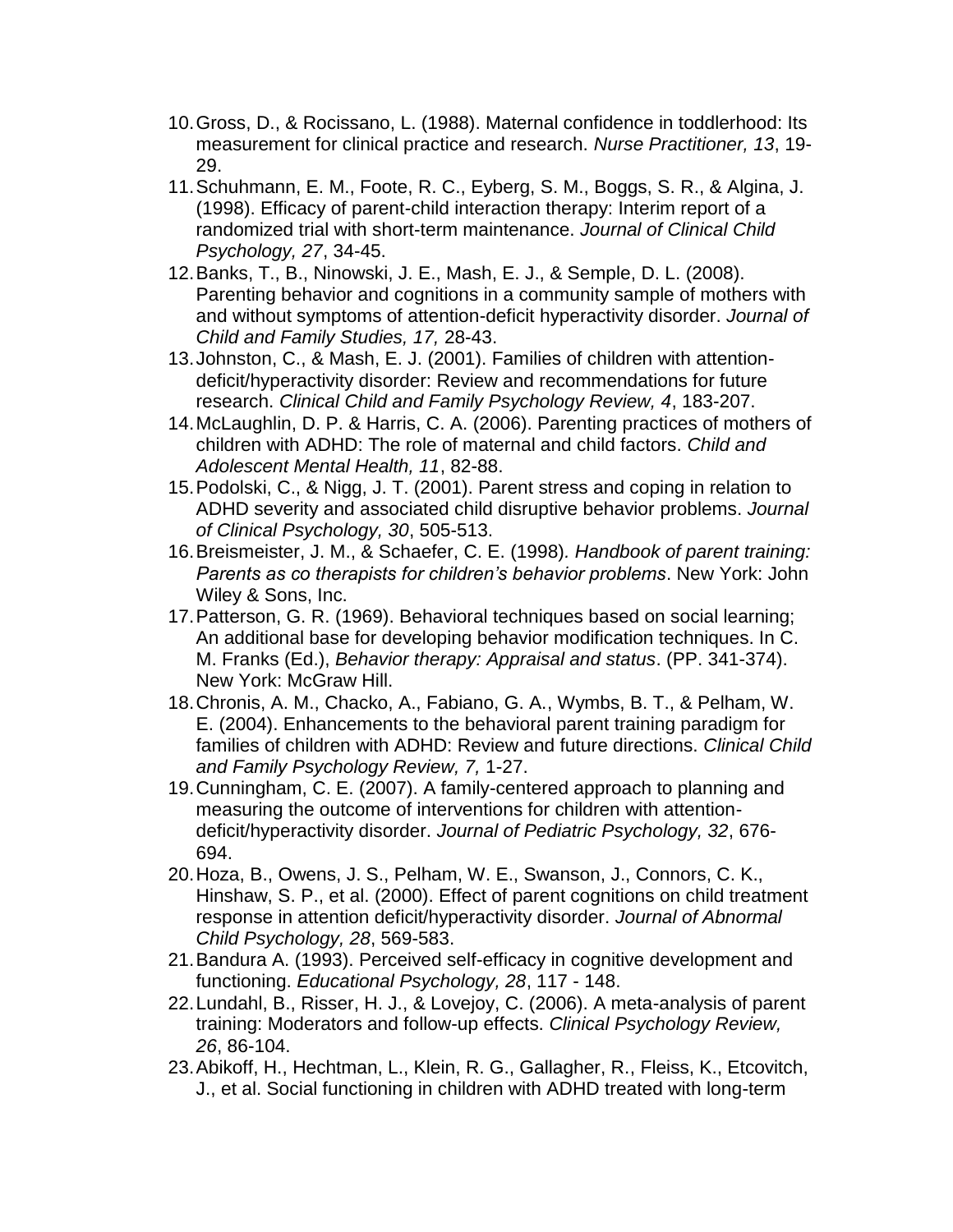methylphenidate and multimodal psychosocial treatment. *Journal of the American Academy of Child and Adolescent Psychiatry, 43,* 820-829.

- 24.American Academy of Child and Adolescent Psychiatry (1997). Practice parameters for the assessment and treatment of children, adolescents, and adults with attention-deficit/hyperactivity disorder. *Journal of the Academy of Child and Adolescent Psychiatry, 36* (Supp.), 85-121.
- 25.American Academy of Child and Adolescent Psychiatry (2002). Practice parameters for the use of stimulant medications in the treatment of children, adolescents, and adults. *Journal of the Academy of Child and Adolescent Psychiatry, 41* (Supp. 2), 26-49.
- 26.Brown, R. T., Freeman, W. S., Perrin, J. M., Stein, M. T., Amler, R. W., Feldman, H. M. et al. (2001). Prevalence and assessment of attentiondeficit/hyperactivity disorder in primary care settings. *Pediatrics, 107*, e43.
- 27.MTA Cooperative Group (1999). A 14-month randomized clinical trial of treatment strategies for attention-deficit hyperactivity disorder. *Archives of General Psychiatry, 56*, 1073-1086.
- 28.MTA Cooperative Group (2004). National Institute of Mental Health multimodal study of ADHD follow-up: 24-month outcomes of treatment strategies for attention-deficit/hyperactivity disorder. *Pediatrics, 113*, 765- 761.
- 29.Wells, K, C., Hinshaw, S. P., Pfiffer, L., Owens, E. B., Abikoff, H. B., Elliott, G. R., et al. (2006). Treatment–related changes in objectively measured parenting behaviors in the multimodal treatment study. *Journal of Consulting and Clinical Psychology, 74*, 649-657.
- 30.Daly, B. P., Creed, T., Xanthopoulos, M., & Brown, R. T. (2007). Psychosocial treatments for children with attention deficit/hyperactivity disorder. *Neuropsychology Review*, 17, 73-89.
- 31.Danforth, J. S., Harvey, E., Ulaszek, W. R., & McKee, T. E. (2006). The outcome of parent training for parents of children with attention-deficit hyperactivity disorder and defiant/aggressive behavior. *Journal of Behavior Therapy and Experimental Psychiatry, 37,* 188-205.
- 32.Reyo, S. M., & McGrath, P. (2006). Predictors of parent training efficacy for child externalizing behavior problems 0 meta-analytic review. *Journal of Child Psychology and Psychiatry, 47*, 99-111.
- 33.Chronis, A. M., Fabiano, G. A., Gnagy, E. M., Wymbs, B. T., Burrows-MacLean, L., & Pelham, W. E. (2001). Comprehensive, sustained behavioral and pharmacological treatment for attention-deficit/hyperactivity disorder: A case study. *Cognitive and Behavioral Practice, 8*, 346-359.
- 34.Ervin, R. A., Kern, L., Clarke, S., DuPaul, G. J., Dunlap, G., & Friman, P. C. (2000). Evaluating assessment-based intervention strategies for students with ADHD and comorbid disorders within the natural classroom context. *Behavioral Disorders, 25*, 344-358.
- 35.Iwata, B. A., & Worsdell, A. S. (2005). Implication of functional analysis methodology for the design of intervention programs. *Exceptionality, 13*, 25-31.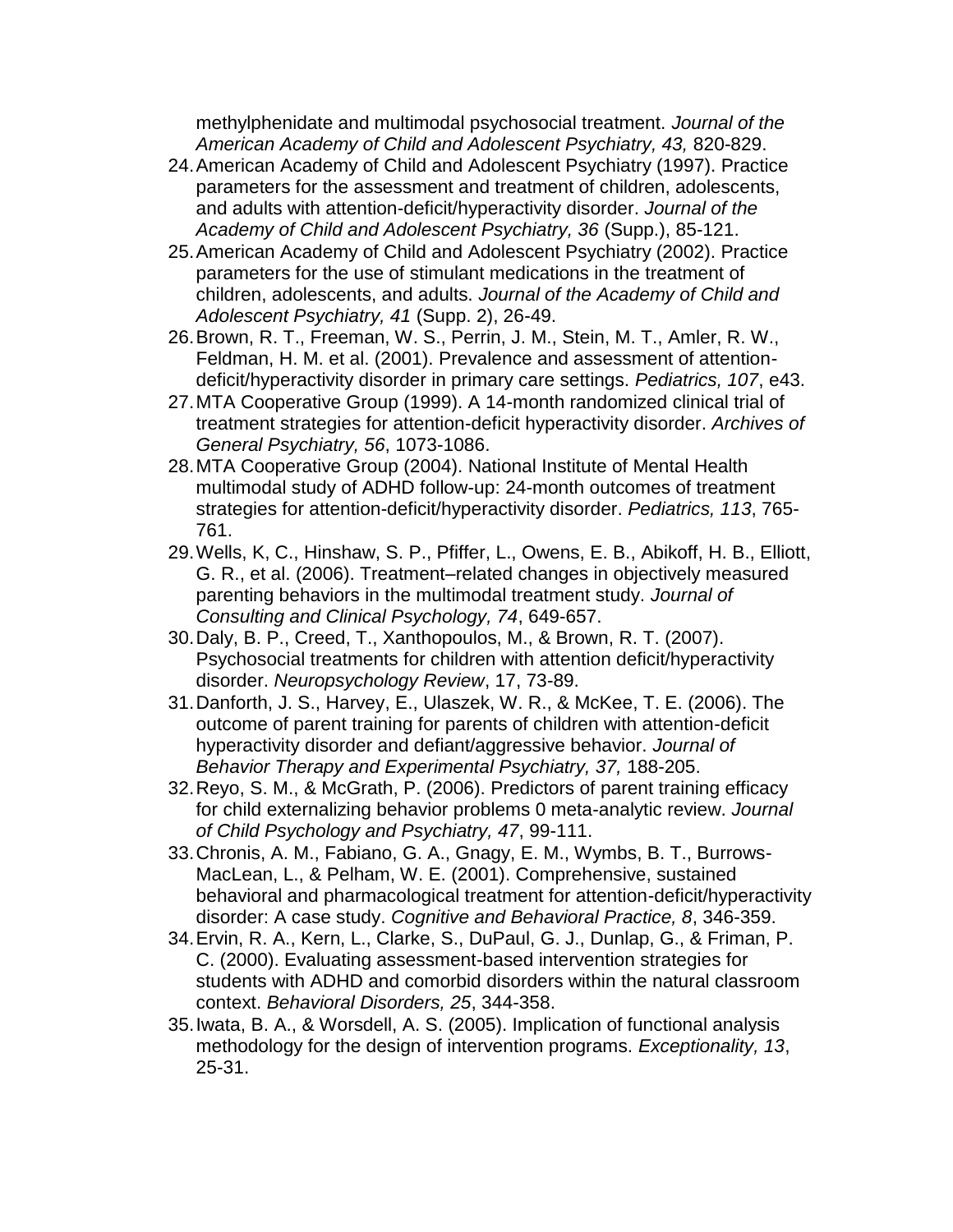- 36.Shriver, M. D., Anderson, C. M., & Proctor, B. (2001). Evaluating the validity of functional behavior assessment. *School Psychology Review, 30*, 180-192.
- 37.Hanley, G. P., Iwata, B. A., & McCord, B. E. (2003). Functional analysis of behavior: A review. *Journal of Applied Behavior Analysis, 36*, 147-185.
- 38.Tasse, M. (2006). Functional behavioral assessment in people with intellectual disabilities. *Current Opinion in Psychiatry, 19*, 475-480.
- 39.Anderson, C. M., English, C. L., & Hedrick, T. M. (2006). Use of structured descriptive assessment with typically developing children. Behavior Modification, 30, 352-378.
- 40.DuPaul, G. J., & Ervin, R. A. (1996). Functional assessment of behaviors related to attention deficit/hyperactivity disorder: Linking assessment to intervention design. *Behavior Therapy, 27,* 601-622.
- 41.Lewis, T. J., Hudson, S., Richter, M., & Johnson, N. (2004). Scientifically supported practices in EBD: A proposed approach and brief review of current practices. *Behavioral Disorders, 29*, 247-259.
- 42.Sterling-Turner, H. E., Robinson, S. L., & Wilczynski, S. M. (2001). Functional assessment of distracting and disruptive behavior in the school setting. *School Psychology Review, 30*, 211-226.
- 43.Waguespack, A., Vaccaro, T., & Continere, L. (2006). Functional behavior assessment and intervention with emotional/behavior disordered students: In pursuit of state of the art. *International Journal of Behavioral and Consultation Therapy, 2,* 463-506.
- 44.Sasso, G. M., Conroy, M. A., Stichter, J. P., & Fox, J. J. (2001). Slowing down the bandwagon: The misapplication of functional assessment for students with emotional or behavioral disorders. *Behavioral Disorders, 26*, 282-296.
- 45.Peck Petersen, S. M., Derby, M., Berg, W. K., & Horner, R. H. (2002). Collaboration with families in the functional behavior assessment of and intervention for severe behavior problems. *Education and Treatment of Children, 25*, 5-25.
- 46.McNeil, S. L., Watson, T. S., Henington, C., & Meeks, C. (2002). The effects of training parents in functional behavior assessment on problem identification, problem analysis, and intervention design. *Behavior Modification, 26*, 4, 499-515.
- 47.Robinson, E. A., Eyberg, S. M., & Ross, A. W. (1980). The standardization of an inventory of child problematic conduct behaviors. *Journal of Clinical Child Psychology, 9,* 22-28.
- 48.Rich, B. A., & Eyberg, S. M. (2001). Accuracy of assessment: The discriminative and predictive power of the Eyberg Child Behavior Inventory. *Ambulatory Child Health, 7*, 249-257.
- 49.Achenback, T. M. (1991). *Manual for the Child Behavior Checklist and 1991 Profile.* Burlington: Department of Psychiatry, University of Vermont.
- 50.Eyberg, S. M., & Pincus, D. (1999). *The Eyberg Child Behavior Inventory and the Sutter-Eyberg Student Behavior Inventory: Professional Manual*. Psychological Assessment Resources, Odessa, FL.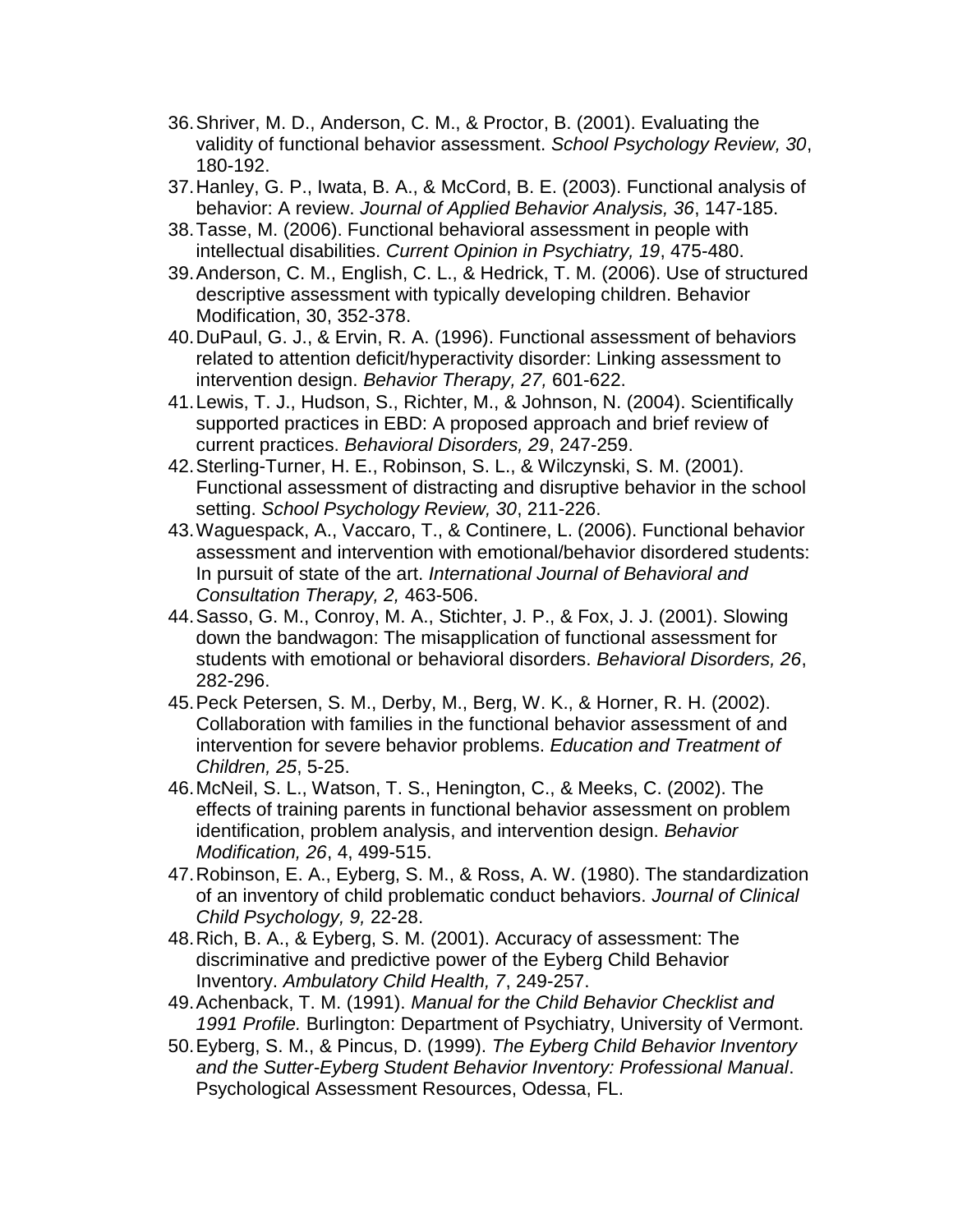- 51.Johnston, C., & Mash, E. J. (1989). A measure of parenting satisfaction and efficacy. *Journal of Clinical Child Psychology, 18,* 167-175.
- 52.Reimers, T., & Wacker, D. (1988). Parents' ratings of acceptability of behavioral treatment recommendations made in an outpatient clinic: A preliminary analysis of the influence of treatment effectiveness. *Behavioral Disorders, 14,* 7-15.
- 53.Cook, T. D., & Campbell, D. T. (1979). *Quasi-experimentation design and analysis issues for field settings*. Boston, MA: Houghton Mifflin.
- 54.Elder, J. H. (1997). Single subject experimentation for psychiatric nursing. *Archives in Psychiatric Nursing, 11*, 1-7.
- 55.Elder, J. H., Valcante, G., Yarandi, H., White, D., & Elder, T. E. (2005). Evaluating in-home training for fathers of children with autism using singlesubject experimentation and group analysis methods. *Nursing Research, 54*, 22-32.
- 56.Smith, T., Scahill, L., Dawson, G., Guthrie, D., Lord, C., Odom, S. et al. (2007). Designing psychosocial interventions in autism. *Journal of Autism and Developmental Disorders, 37*, 354-366.
- 57.Johnston, J., & Pennypacker, H. (1993). *Strategies and tactics in human behavior research* (2nd ed.). Hilldale, NJ: Erlbaum.
- 58.Kazdin, A. E. (1982). *Single-case research designs: Methods for clinical and applied settings.* Oxford: Oxford University Press.
- 59.Cooper, L. J., Wacker, D. P., Thursby, D., Plagmann, L. A., Harding, J., Millard, T., & Derby, M. (1992). Analysis of the effects of task preference, task demands, and adult attention on child behavior in outpatient and classroom settings. *Journal of Applied Behavior Analysis, 25*, 823-840.
- 60.O'Neill, R. E., Horner, R. H., Albin, R. W., Storey, K., & Sprague, J. R. (1990). *Functional analysis of problem behavior: A practical assessment guide*. Sycamore, IL: Sycamore Publishing.
- 61.Tawney, J. W., & Gast, D. L. (1984). *Single subject research in special education*. Columbus, OH: Charles E. Merrill.
- 62.Reimers, T. M., Wacker, D. P., Cooper, L. J., & DeRaad, A. O. (1992). Clinical evaluation of the variables associated with treatment acceptability and their relation to compliance. *Behavioral Disorders, 18*, 67-76.

# **Table 1**

## **Measurement of Dependent Variables: Parent and Child behaviors, Parenting Self-Efficacy, Social Validity**

| <b>Measures</b>                               | Properties of measures                                              |
|-----------------------------------------------|---------------------------------------------------------------------|
| Measures of parent & child<br>behaviors       |                                                                     |
| Observations of parent-<br>child interactions | Videotaped FBA & BPT sessions;<br>frequency counts of target parent |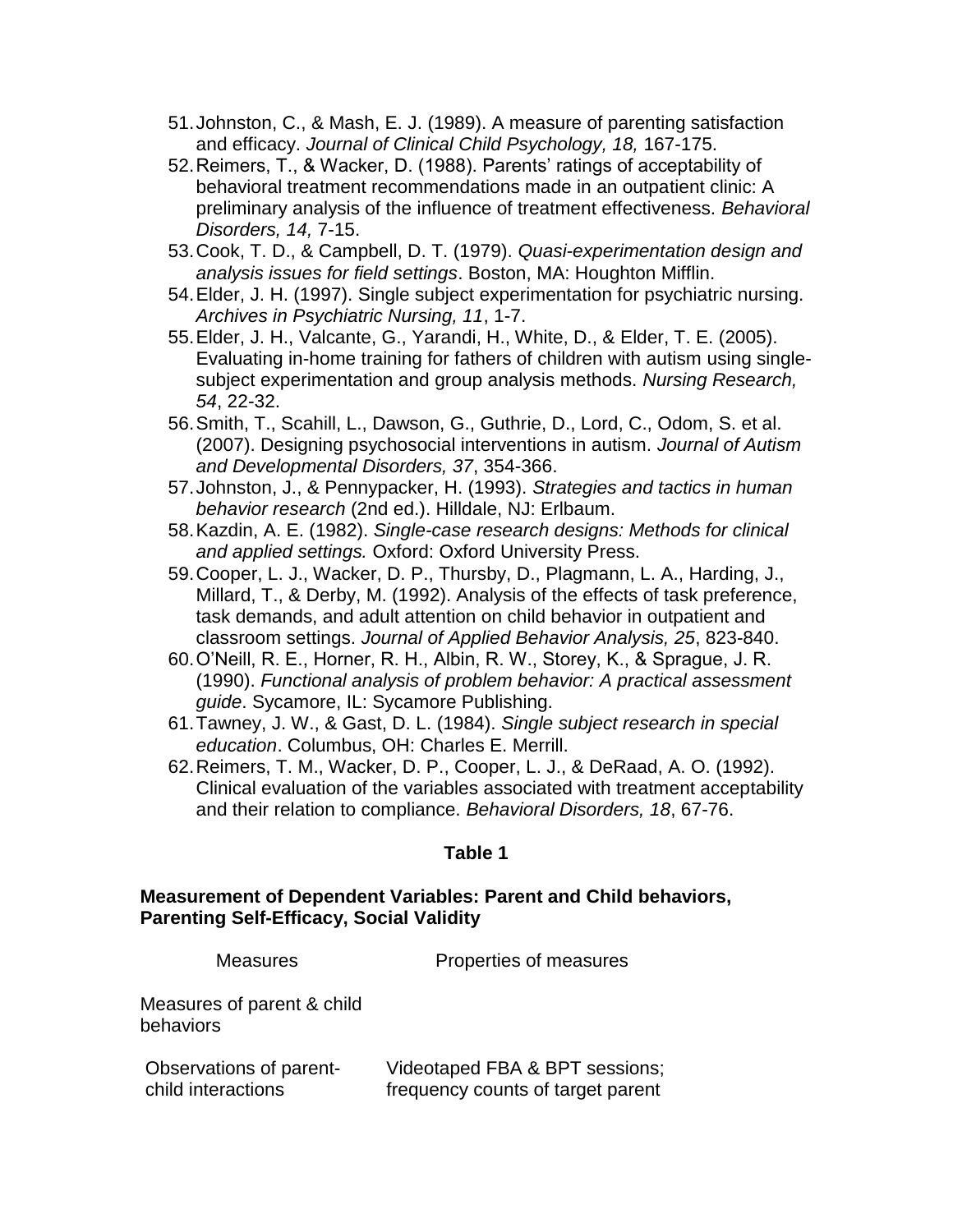| (Videotaped FBA & BPT<br>sessions)                                               | and child behaviors                                                                                                       |
|----------------------------------------------------------------------------------|---------------------------------------------------------------------------------------------------------------------------|
| <b>Achenbach Child Behavior</b><br>Checklist (CBCL) <sup>49</sup>                | 118 items, 3-point scale; age-<br>standardized T-scores for<br>externalizing behaviors and total<br>behavior problem used |
| Eyberg Child Behavior<br>Inventory (ECBI) <sup>50</sup>                          | 36 items, 7-point scale; age<br>standardized T-scores for intensity<br>and total behavior problems used                   |
| Measurement of parenting<br>self-efficacy                                        |                                                                                                                           |
| Parenting Sense of Self-<br>Efficacy Scale (PSOC) <sup>51</sup>                  | 17 items, 6-point scale; higher<br>scores reflect greater parenting<br>self-esteem                                        |
| Measurement of treatment<br>acceptability                                        |                                                                                                                           |
| <b>Treatment Acceptability</b><br><b>Rating Form- Revised</b><br>$(TARF-R)^{52}$ | 20 items, 7-point scale; higher<br>ratings represent greater<br>acceptability of treatment                                |
|                                                                                  |                                                                                                                           |

# **Table 2**

# **Operational Definitions for Parent and Child Behaviors**

| Behavior              | <b>Operational Definition</b>                                                                                                                                                                            |
|-----------------------|----------------------------------------------------------------------------------------------------------------------------------------------------------------------------------------------------------|
|                       | Parent                                                                                                                                                                                                   |
| Command               | A direct order in the imperative structure, not<br>a question, which specifies the child behavior<br>and in which the parent is visually oriented<br>toward the child (e.g., "Do this math"<br>problem") |
| Critical<br>statement | Any statement of disapproval of the child's<br>attributes, activities, or choices (e.g., "You're<br>making a mess")                                                                                      |
| Unlabelled<br>Praise  | A verbalization that contains evaluative<br>words or phrases but does not indicate a                                                                                                                     |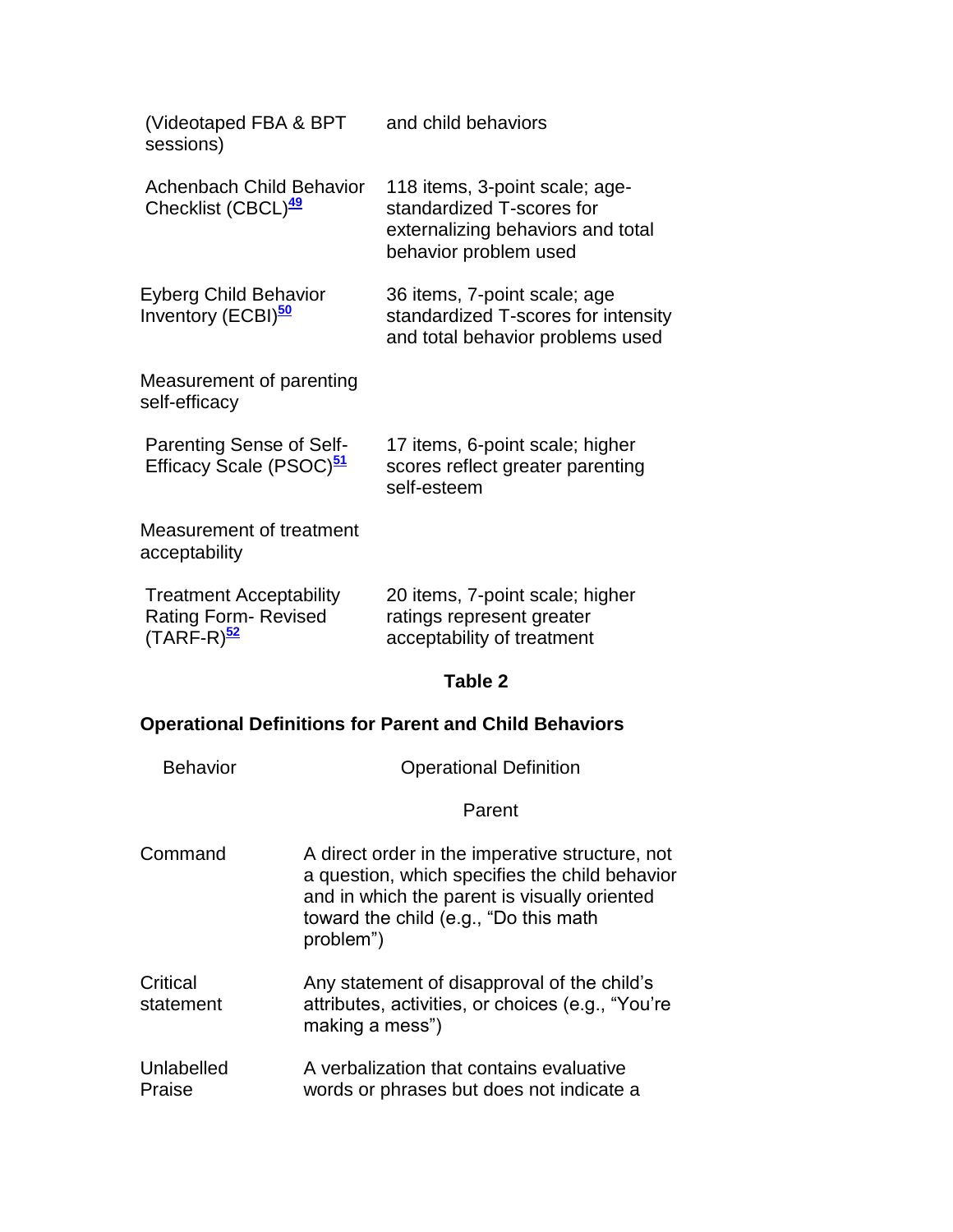|                           | specific behavior, activity, or product of the<br>child (e.g., Good girl).                                                                                                                                                                                                                  |
|---------------------------|---------------------------------------------------------------------------------------------------------------------------------------------------------------------------------------------------------------------------------------------------------------------------------------------|
| Labeled<br>praise         | Verbalizations that express a favorable<br>evaluation of a specific behavior, activity, or<br>product of the child (e.g., "I like it when you<br>pick up your stuff").                                                                                                                      |
| Positive affect           | Nonverbal positive behaviors directed toward<br>the child (e.g., a smile, hug).                                                                                                                                                                                                             |
|                           | Child                                                                                                                                                                                                                                                                                       |
| Appropriate<br>behavior   | On-task behaviors, including reading (silent<br>or oral), speaking at a conversationally<br>normal volume, following parental directions<br>within 5-sec, making eye contact with t he<br>parent, working on assigned tasks, and<br>asking questions relevant to the task or<br>directions. |
| Off task<br>behavior      | Low intensity behavior such as looking away<br>from the task (daydreaming) or playing with<br>task materials or other objects.                                                                                                                                                              |
| Inappropriate<br>behavior | Noncompliant or disruptive behavior,<br>including vocalizing louder than<br>conversational speech, whining, crying,<br>yelling, or tantrums, actively refusing to<br>perform the assigned task, asking questions<br>irrelevant to the task directions, and<br>attempting to leave the room. |
| Aggressive<br>behavior    | Aggression toward others including verbally<br>threatening harm to others, throwing objects<br>at others, pushing others with flat hand,<br>kicking by swinging one or both legs back,<br>and pushing others with closed fist.                                                              |

# **Figure 1**

# **Data Collection Sequence**

**ENROLL IN STUDY**  Functional behavior assessment interview CBCL,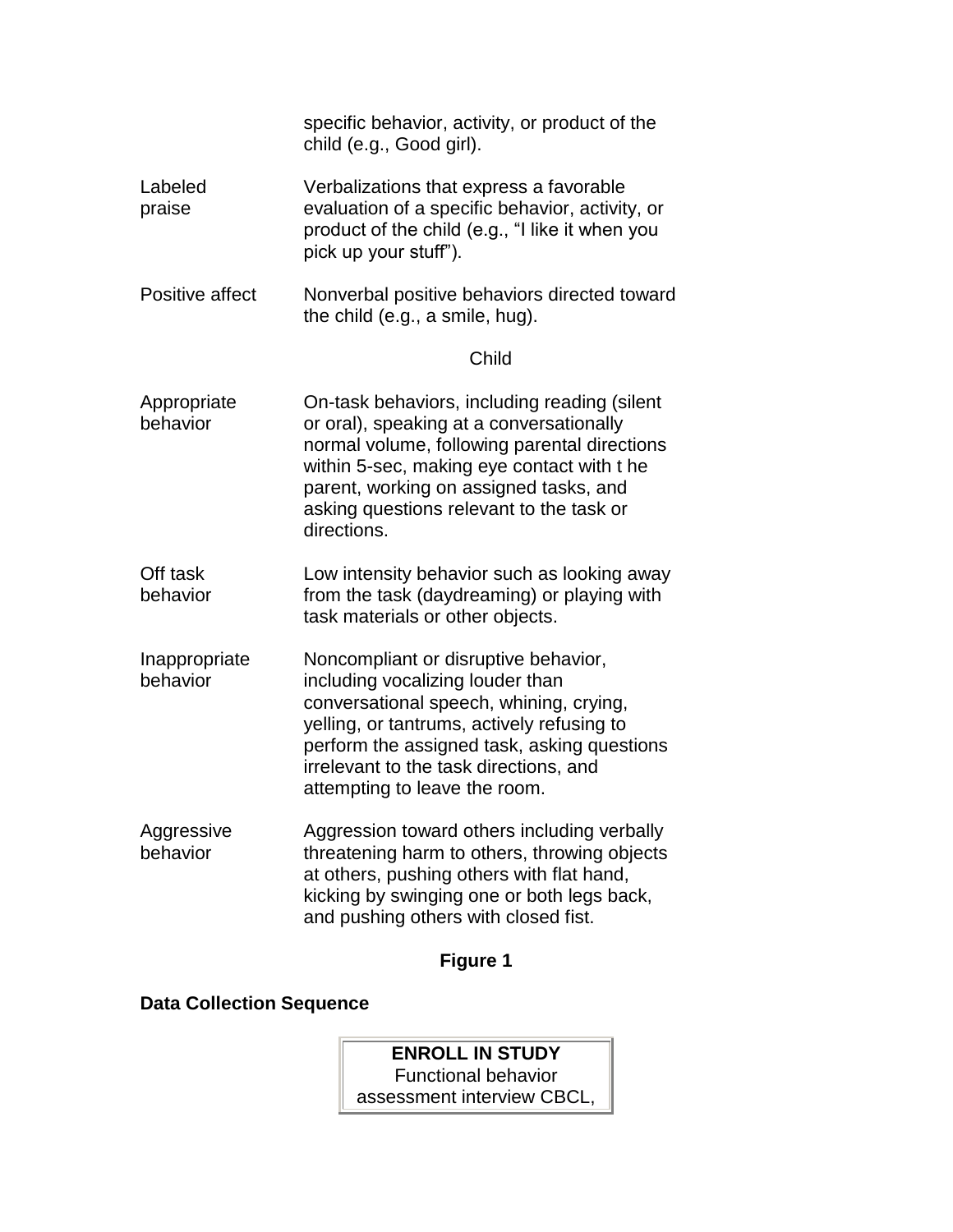ECBI, & PSOC completed by parents Videotaped baseline sessions until stable

#### **FUNCTIONAL BEHAVIOR ASSESSMENT (FBA)**

Instructions to parents 4 FBA conditions (10-min) 2 Replication conditions (5 min)

- Free play Child has access to play materials& interactions with parent, no demands are placed on child.
- Escape Parent asks child to complete academic seatwork or chore independently; contingent on occurrence of inappropriate/off-task behavior, parent removes material, turns away from child until behavior ceases, then returns it with request to get back to work.
- Attention Child asked to sit & wait quietly while parent does something, e.g., writing a shopping list; parent ignores appropriate behavior but contingent on inappropriate behavior, provides a disapproving comment (reprimand) until behavior stops.
- Tangible Child again asked to wait while parent  $\bullet$ does something but this time parent places a favorite item (e.g., hand-held video game) in sight; when disruptive behavior occurs, parents gives child play item until behavior stops& then removes it.
- Replication Conditions associated with highest  $\bullet$ & lowest rates of disruptive behavior repeated.

# **BEHAVIORAL PARENT TRAINING (BPT)**

Review results of FBA with parents Interventions (3) developed based on FBA Videotaped baseline sessions until stable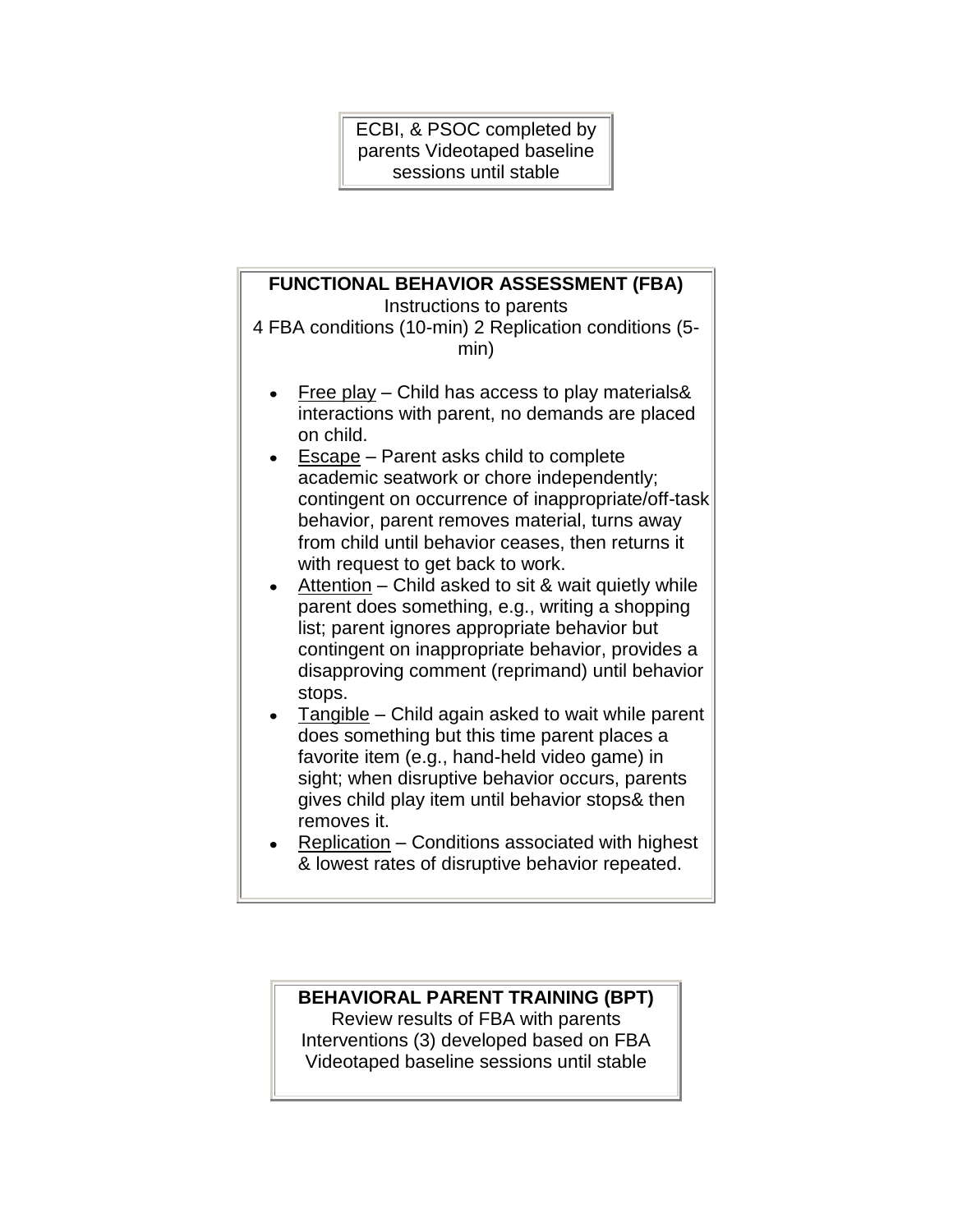- Demonstration & narration of intervention with child by PI
- Role play practice with parent and PI in role of child
- Parent implements interventions 1, 2, 3 sequentially x 2 weeks each
- Home visits weekly to address problems with intervention implementation, provide feedback & guidance to parent
- Parent completes CBCL, ECBI, PSOC and TARF-R after BPT
- Follow-up at 1- and 3-mo (maintenance)  $\bullet$ 
	- **Figure 2**

# **Results of Functional Behavior Assessment for Corey's Mother**





#### **Results of Functional Behavior Assessment for Corey**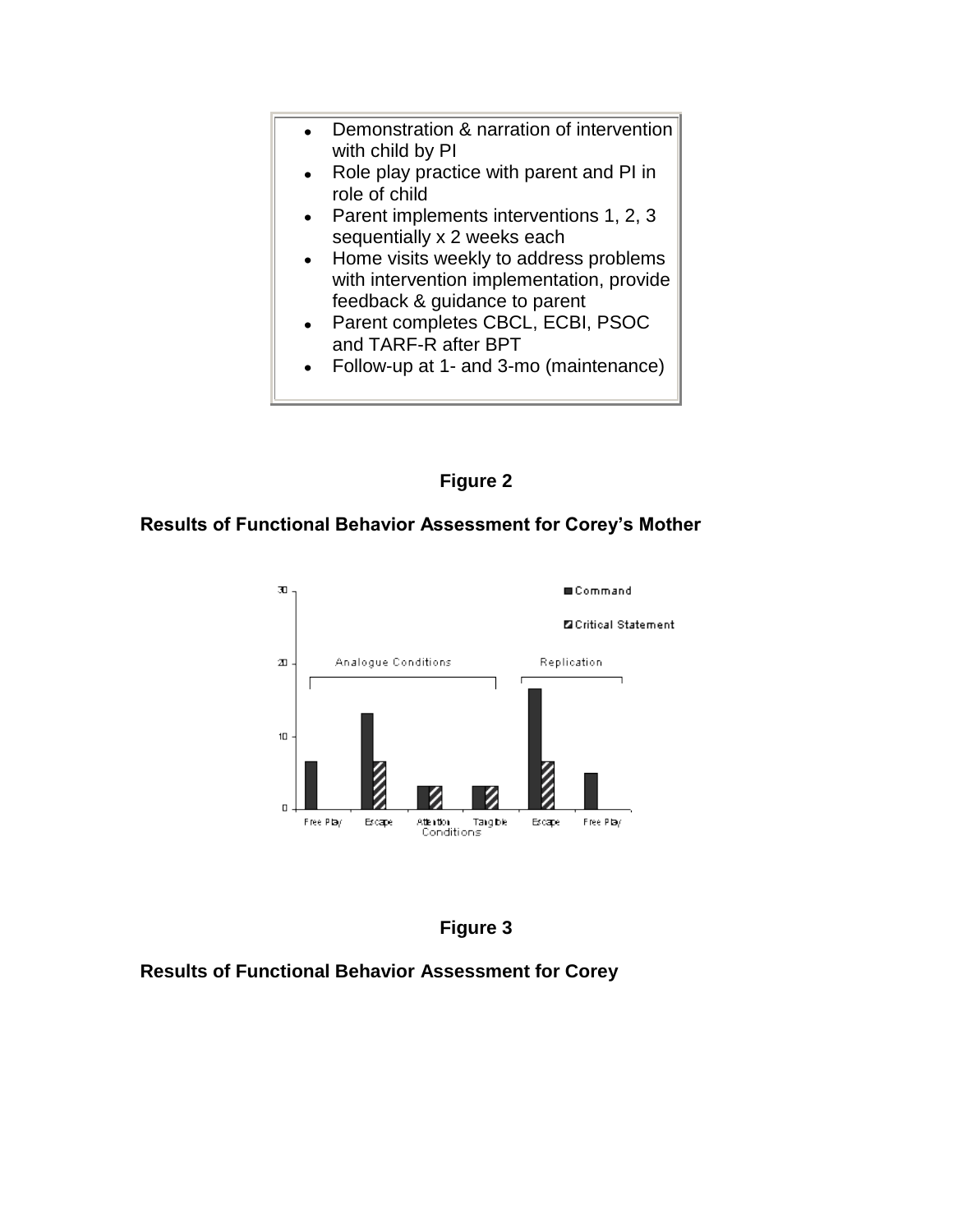



## **BPT Intervention Effects for Corey's Mother**



**Figure 5**

**BPT Intervention Effects for Corey**